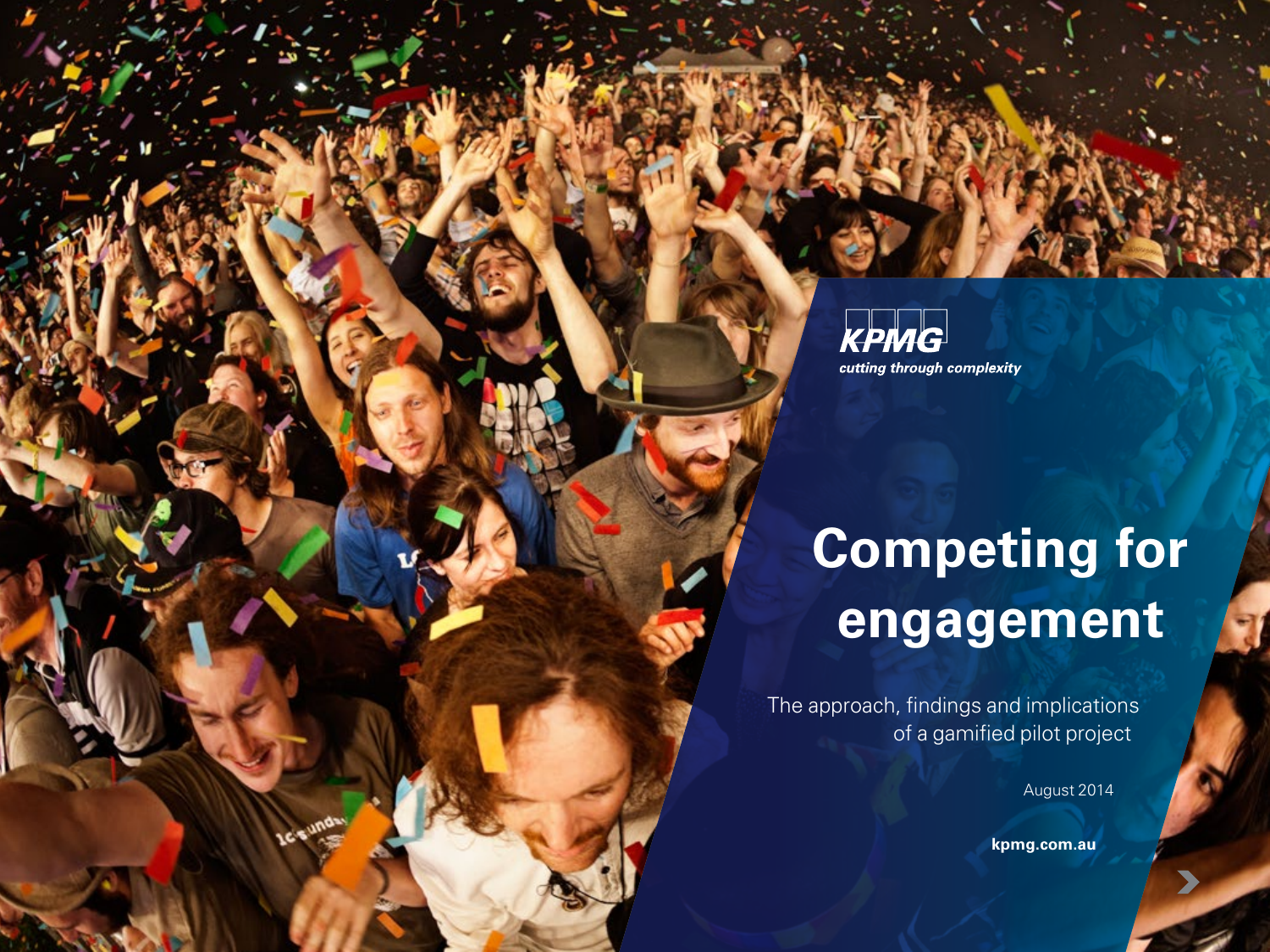## **Contents**

**Introduction** [05](#page-6-0)

## 01

**[Executive summary](#page-2-0)**



10

**Key findings**

- Participation
- Performance
- [Our people and their attitudes](#page-11-0)



**[Our challenge and response](#page-7-0)**



**[Project management](#page-20-0)  observations**

19

 $\blacktriangleright$ 

**Conclusion** [21](#page-22-0)

[22](#page-23-0)

**Contact us**

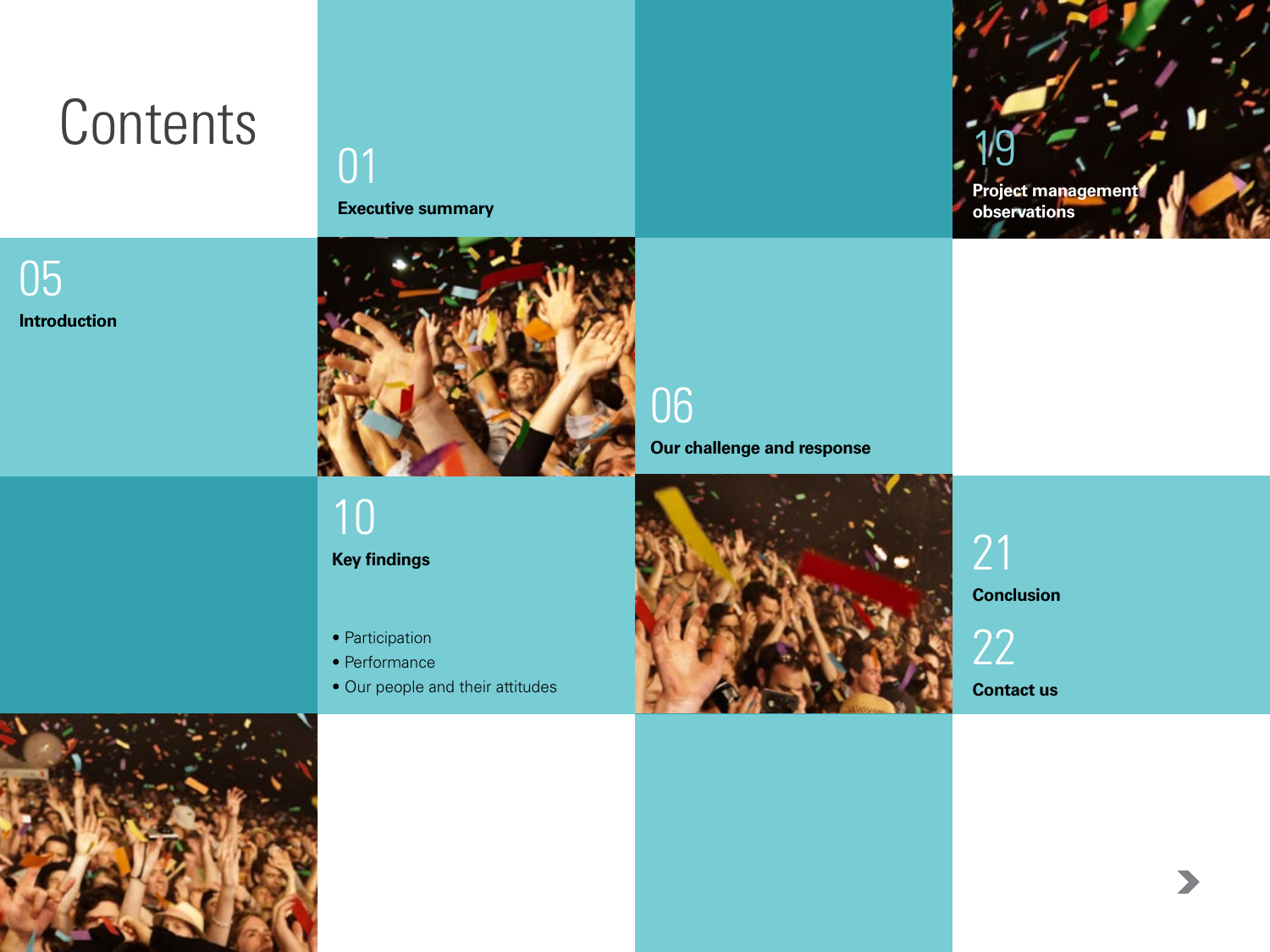## <span id="page-2-0"></span>Executive summary

**This white paper shares the approach, findings and implications of a pilot project that used a gamified tool to improve staff awareness of KPMG's service capabilities. We hope that sharing this information will help shape the activities and expectations of the gamification projects of others.**

Engaging with employees is a constant challenge. With over 5,000 people working across 150 different offerings in our Audit, Tax and Advisory divisions in Australia, KPMG has a lot to offer clients to help them grow, manage risk and identify different ways of operating that deliver fundamentally better results. The ongoing challenge is to ensure our people are aware of the breadth of our capabilities so they can effectively connect a client issue with the appropriate service area. We chose to pilot the use of gamification techniques to address our challenge. Gamification uses game elements and gamedesign techniques in non-game contexts<sup>1</sup>.

The results of the pilot were positive:

- 80 percent of our people had fun playing.
- 60,000 questions about the firm's capabilities were answered in a 3 month period.
- 21 percent improvement in capability awareness was observed.

The implications of some of our key findings may be relevant to any organisation considering a gamification project:

- More mature individuals may be more responsive to gamification experiences than their younger peers.
- Millennials<sup>2</sup> who are heavy video game users are challenging to keep engaged.
- •Gamified tools can improve awareness of otherwise uninteresting topics and be used to close knowledge gaps.
- •Gamified tools enable knowledge baselining and testing of content mastery assumptions.
- •Staff comfort levels about playing games at work need to be considered.
- •Concerns about gaming knowledge or ability as an obstacle to participation, performance and enjoyment may be unfounded.
- Financial rewards will influence behaviour.

We believe that applied appropriately, gamification has a role to play in helping to engage people, encourage behaviours and achieve specified objectives. If your organisation is experiencing an engagement challenge, whether this be customer or staff related, the application of gamification principles may be appropriate and help address your challenge.

1. Kevin Werbach & Dan Hunter, '*How game thinking can revolutionise your business*'.<br>2. There is no single authority on the start and end dates of generational categories. The terms 'millennial' and 'Generation Y' are com For the purpose of this report, millennials are defined as individuals born between 1980 and 1994, as defined by Mark McCrindle in 'The ABC of XYZ', 2014.

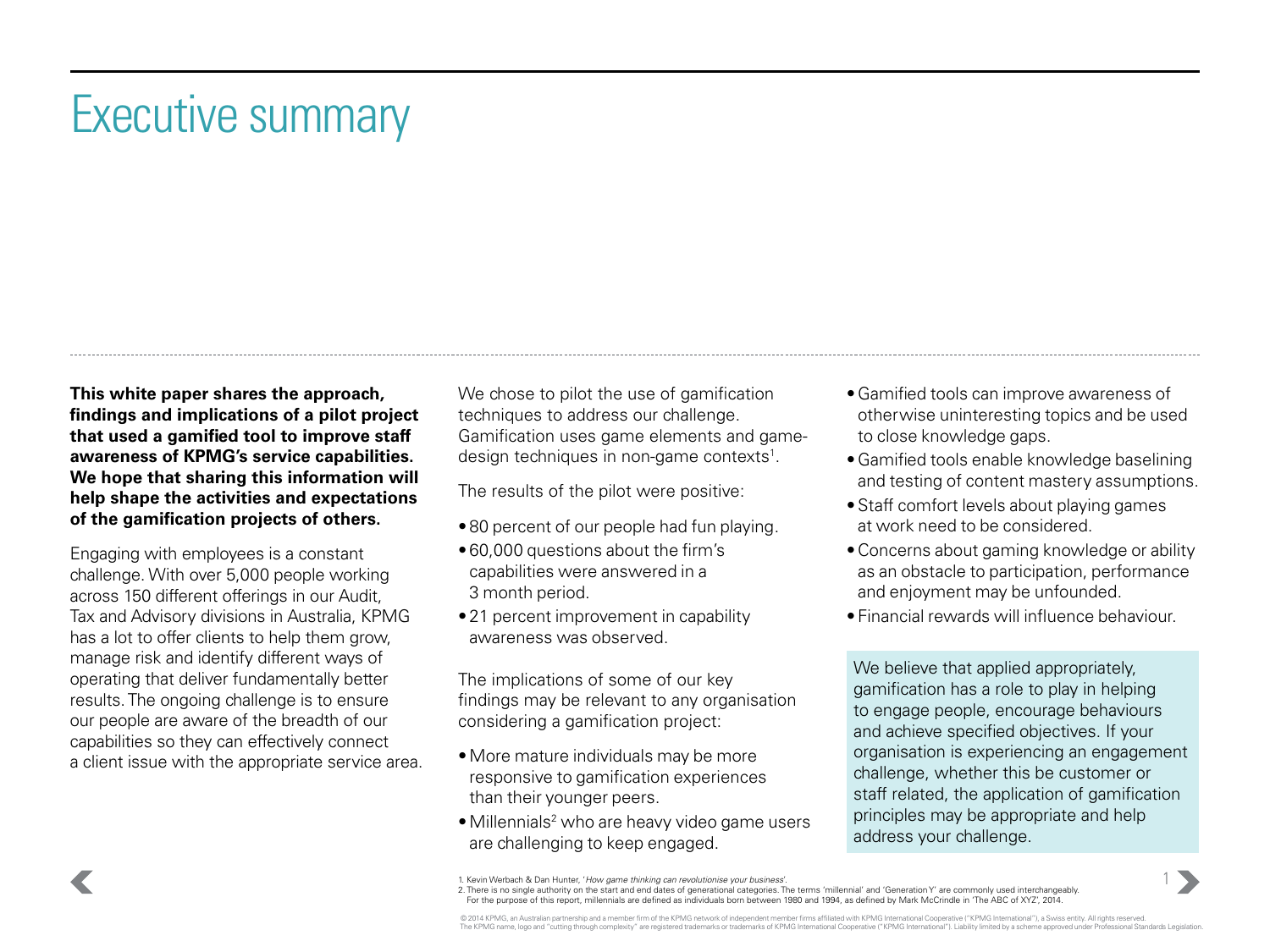## Key findings, implications and observations

### **PARTICIPATION**





© 2014 KPMG, an Australian partnership and a member firm of the KPMG network of independent member firms affiliated with KPMG International Cooperative ("KPMG International"), a Swiss entity. All rights reserved. The KPMG name, logo and "cutting through complexity" are registered trademarks of trademarks of KPMG International Cooperative ("KPMG International"). Liability limited by a scheme approved under Professional Standards Leg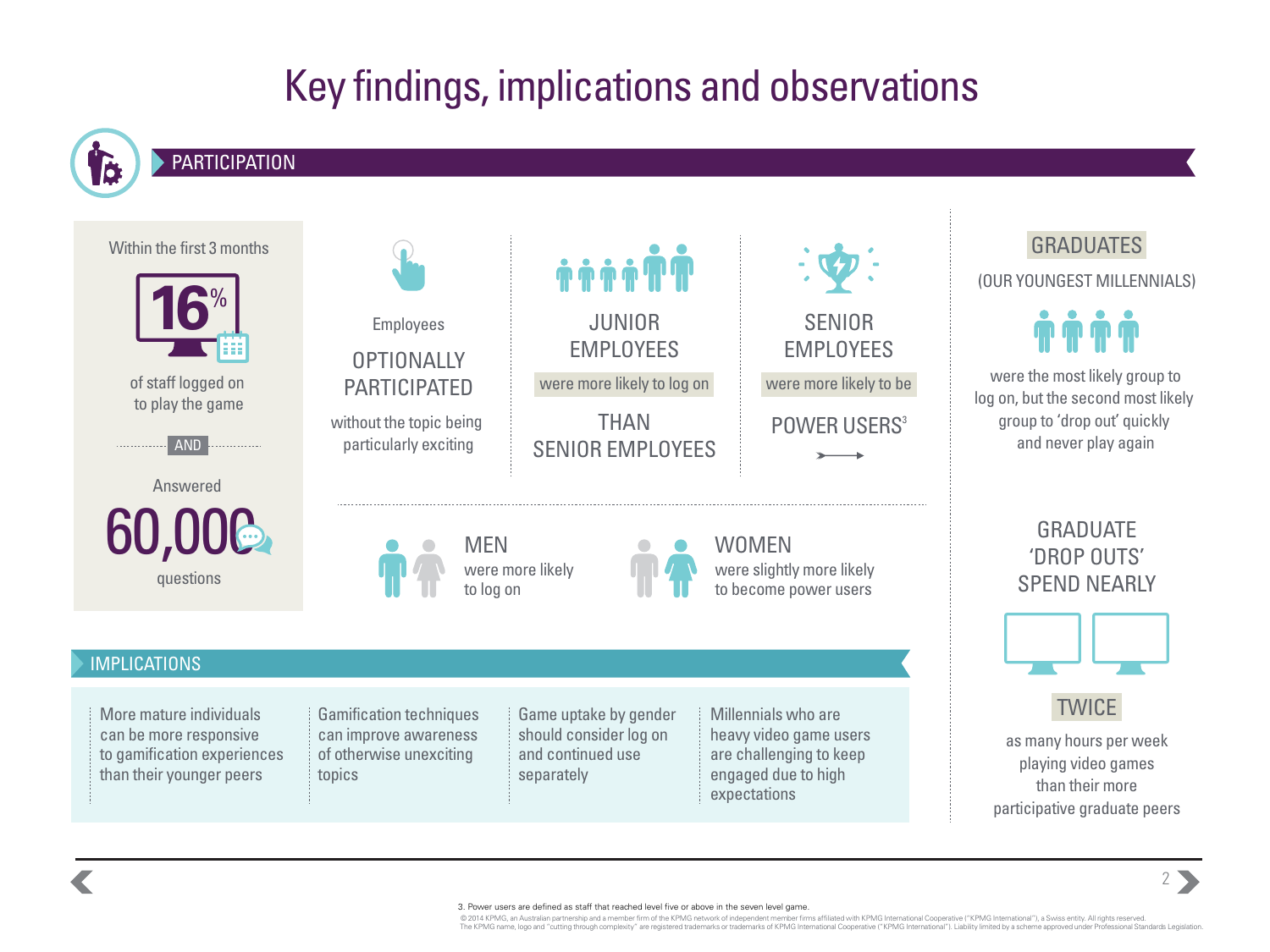

#### PERFORMANCE

Employees improved their

**AWARENESS** 

of the firm's service capabilities by



Regardless of employee grading, gender, division and location, all segments improved

> THEIR UNDERSTANDING

of KPMG's offerings to a similar level, 'closing the gap'

### EMPLOYEE HIERARCHY MPLICATIONS

was not a reliable indicator of baseline awareness of the firm's offerings, particularly as difficulty increased

Gamification techniques can be used to close knowledge gaps

Gamified tools enable knowledge baselining and testing of content mastery assumptions

#### OUR PEOPLE AND THEIR ATTITUDES

|                                                           |                                                                                                |                                                                      | <b>IMPLICATIONS</b>                                                                                                                                                                                                          |                                                                                   |
|-----------------------------------------------------------|------------------------------------------------------------------------------------------------|----------------------------------------------------------------------|------------------------------------------------------------------------------------------------------------------------------------------------------------------------------------------------------------------------------|-----------------------------------------------------------------------------------|
| $\left( \begin{matrix} 1 \\ 2 \end{matrix} \right)$       | Employees thought they would be                                                                | $\ddot{\Theta} + \ddot{\mathbf{5}} = \ddot{\mathbf{6}}^{\mathbf{A}}$ | Staff comfort about<br>playing games to learn<br>at work should be                                                                                                                                                           | Concerns about gaming<br>knowledge or ability as an<br>obstacle to participation, |
| Non-gamers and gamers<br>participated at the same levels, | <b>COMFORTABLE PLAYING</b>                                                                     | <b>FINANCIAL REWARDS</b>                                             | considered and mitigated<br>may be unfounded<br><b>Consider whether the</b><br>Consider the<br>appropriateness and<br>over an improved<br>size of financial rewards<br>experience<br>in attempting to influence<br>behaviour | performance and enjoyment                                                         |
| improved their awareness                                  | A GAME AT WORK                                                                                 | <b>CHANGED</b>                                                       |                                                                                                                                                                                                                              |                                                                                   |
| by the same amount and<br>had just as much fun            | for learning purposes, but weren't<br>as comfortable as expected<br>once the game was released | <b>BEHAVIOURS</b>                                                    |                                                                                                                                                                                                                              | intended users value time                                                         |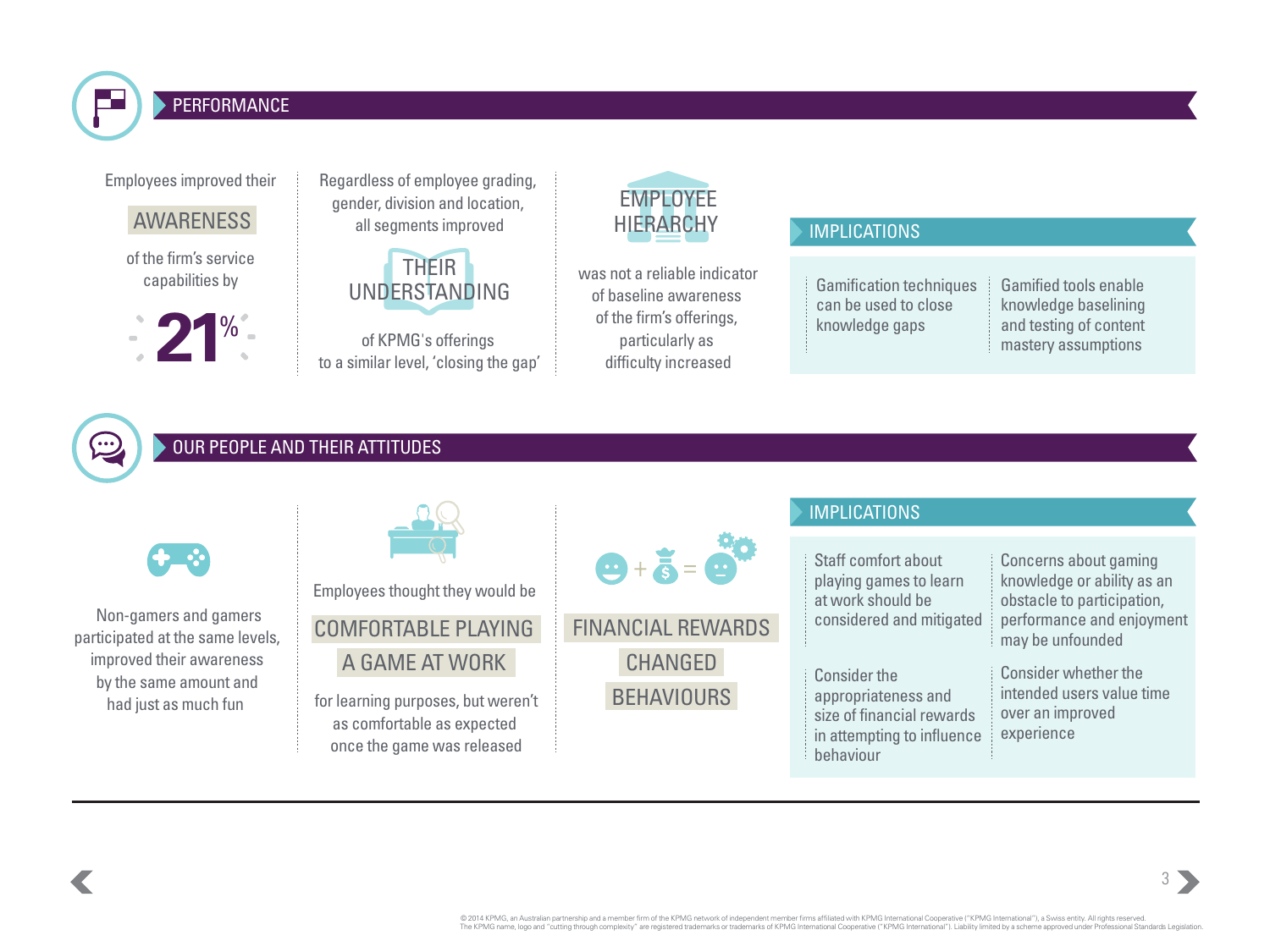

© 2014 KPMG, an Australian partnership and a member firm of the KPMG network of independent member firms affiliated with KPMG International Cooperative ("KPMG International"), a Swiss entity. All rights reserved. The KPMG name, logo and "cutting through complexity" are registered trademarks of trademarks of KPMG International Cooperative ("KPMG International"). Liability limited by a scheme approved under Professional Standards Leg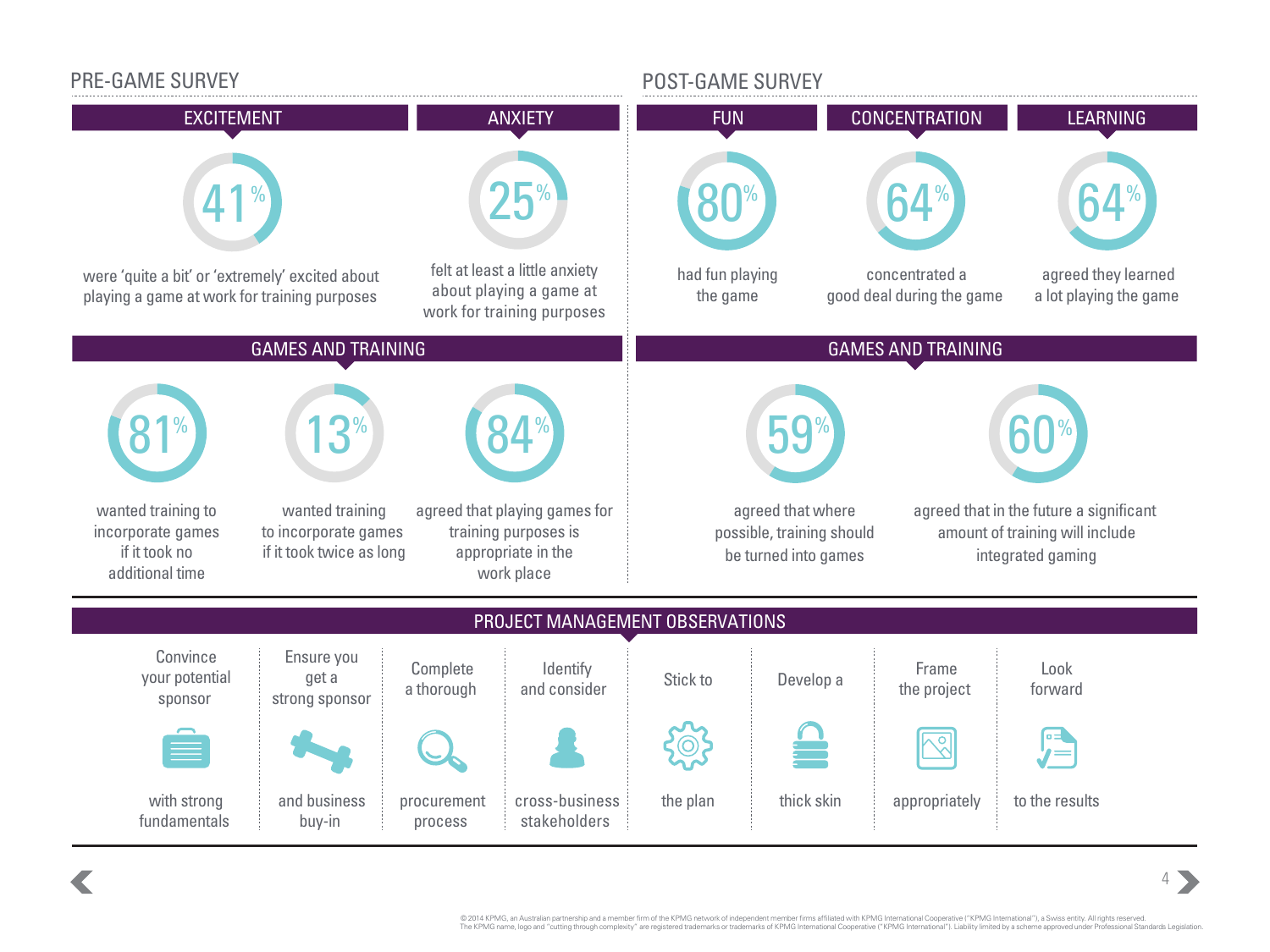## <span id="page-6-0"></span>**Introduction**

#### **Games have the power to motivate, compel and foster engagement.**

People play games for many reasons, but there are some constants.

Whether it be beating your older brother or sister at Monopoly, hitting the sweet spot on a golf ball or achieving a level in a video game, there is a sense of challenge, excitement and achievement that people receive from playing games.

Organisations are using elements from games in non-game settings to engage people and encourage behaviours to achieve business objectives. This is how we think about 'gamification', a term that has different meanings for different people.

Individuals and organisations use gamification to achieve a wide range of different objectives.

For example,

- •BBVA, a Spanish bank, is using gamification techniques to teach customers about their banking products in a fun way<sup>4</sup>, and drive growth.
- •SAP uses gamification to educate its sales representatives to better respond to customer questions<sup>5</sup>.
- •Superbetter is an app designed by health professionals to boost different kinds of resilience to live a happier life, in the wake of a particularly tough time or traumatic experience<sup>6</sup>.

Our employees use smart phones and tablets on a daily basis and are accustomed to stimulating delivery and experiences.

As this engagement expectation increases, the approach to competing for their engagement in the workplace must adapt.

We piloted the use of gamification techniques to engage our employees and encourage them to learn more about the firm's offerings to clients. We hope that sharing our experiences will help shape the activities and expectations of others considering or already executing gamification projects.



5. Mario Herger & Janaki Kumar, '*Gamification at Work: Designing Engaging Business Software'*, The Interaction Design Foundation. 6. Jane McGonigal, www.superbetter.com

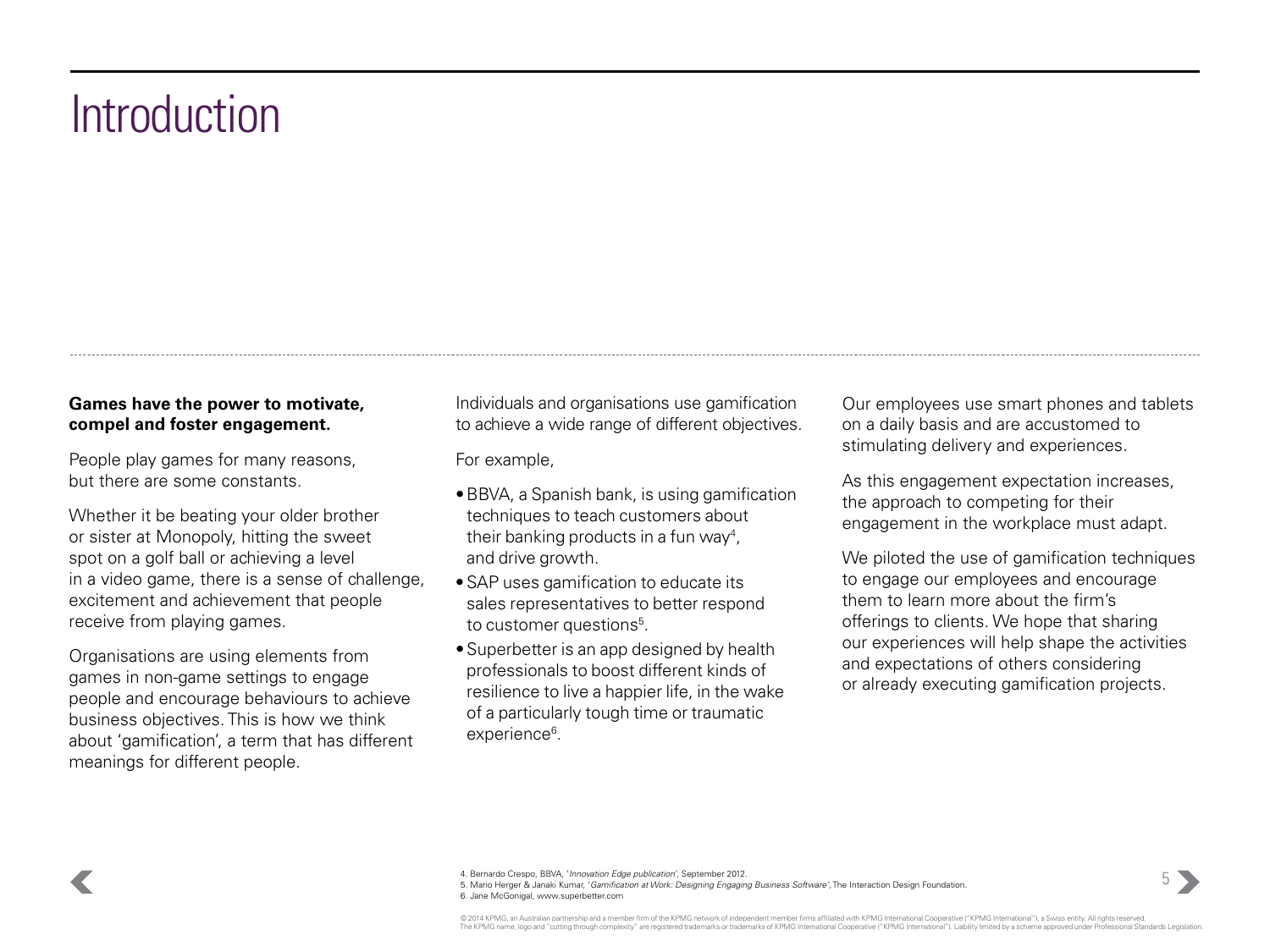## <span id="page-7-0"></span>Our challenge and response

**As with any large organisation, our size and complexity can make effective learning among our 5,000 plus employees spread out across Australia a challenge.**

This was the issue we faced when we were considering the best way to improve the awareness of our people about the 150 different capabilities across Audit, Tax and Advisory that we provide. For our employees, being aware of each of these capabilities is essential.

But how to help our staff improve their awareness of the different service capabilities in a way that is fun, engaging, effective and efficient?

It's an important question. When aware of the breadth of our capabilities, our people are better able to match client issues with the appropriate service area, improve relationships, help clients more effectively, and ultimately enable us to grow.

#### **The challenge**

Existing tools and resources (including intranet materials, printed documents, etc.) were simply not seen as engaging learning tools by a majority of employees. More engaging methods of improving awareness were manually intensive and not nationally scalable in a cost effective manner.

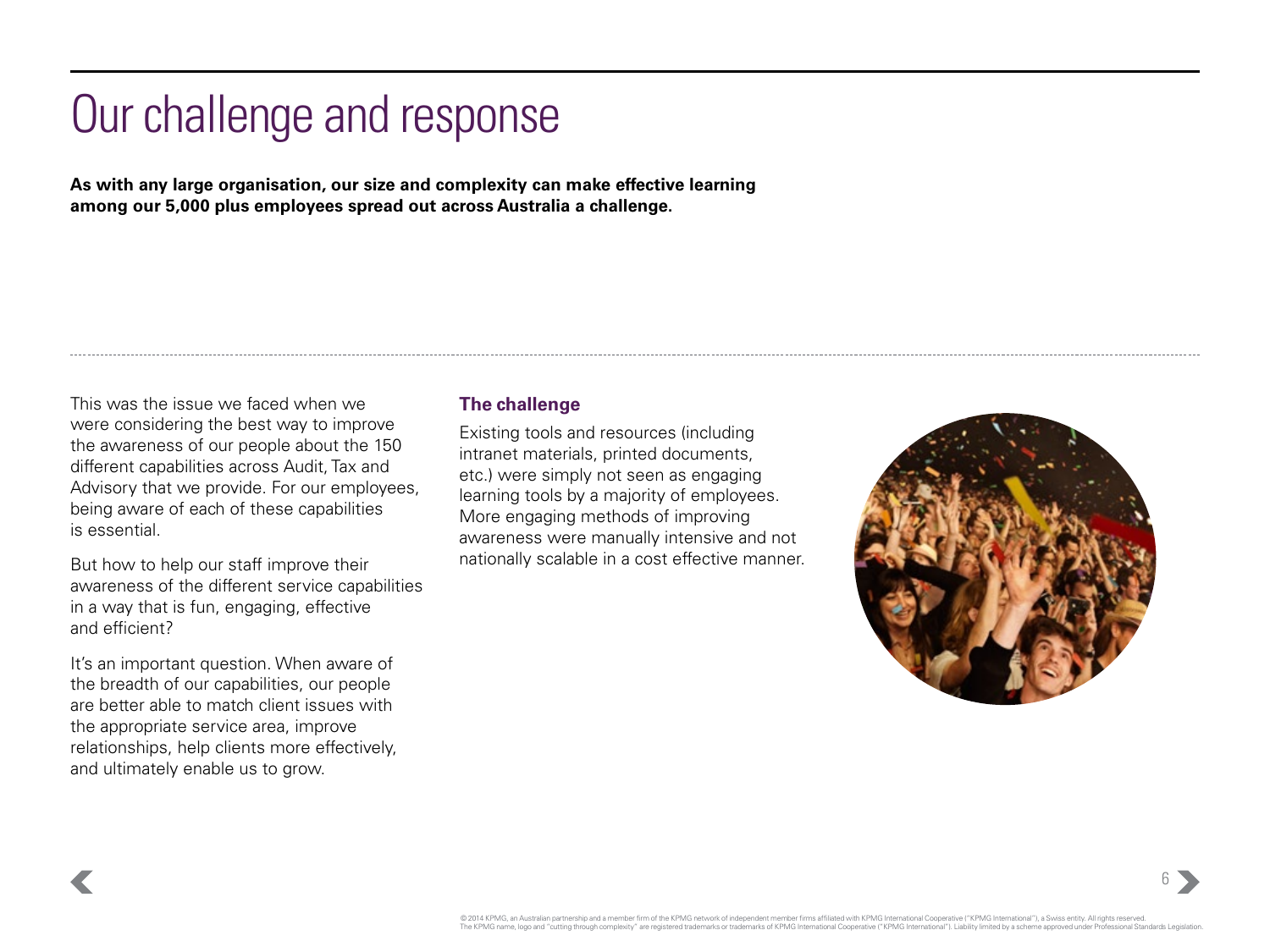#### **Our response**

**1**

**2**

**3**

**4**

**5**

The following 10 activities summarise our approach in responding to the awareness challenge.

Experienced project managers will notice that many of the activities are similar to 'typical' projects. While our pilot project had some specific gamification elements, it adhered to project management fundamentals during execution.

#### **Considered gamification as a possible solution to the awareness challenge**

We workshopped the problem and arrived at a number of principles to underpin the solution:

- be considered fun and engaging by staff
- have a clear objective to help our people learn about the firm's offerings
- be scalable and accessible to our entire national workforce
- appeal to all employees, regardless of gender or seniority
- incorporate a functionality to promote collaborative behaviour.

After a further workshop considering potential solutions, we concluded a gamified solution was the best option.

#### **Formed initial design ideas**

We workshopped a number of game ideas to satisfy the required principles. This involved understanding our creative and game design limits. To capture the support of our sponsor we needed to clearly demonstrate a positive and measurable user experience, as well as the possibilities of the pilot.

#### **Clarified value proposition**

The target users, objectives, key performance indicators, benefits, challenges, risks and costs were clarified in a workshop to better define the value proposition. This was then translated into a presentation for us to more clearly define the appetite for further development by the business.

#### **Pitched to leadership for feedback**

A 30 minute pitch to a business leader was conducted, which resulted in the opportunity to submit a formal business case.

#### **Created a formal business case**

A formal business case was completed, articulating the value proposition, risks and financials (return on investment).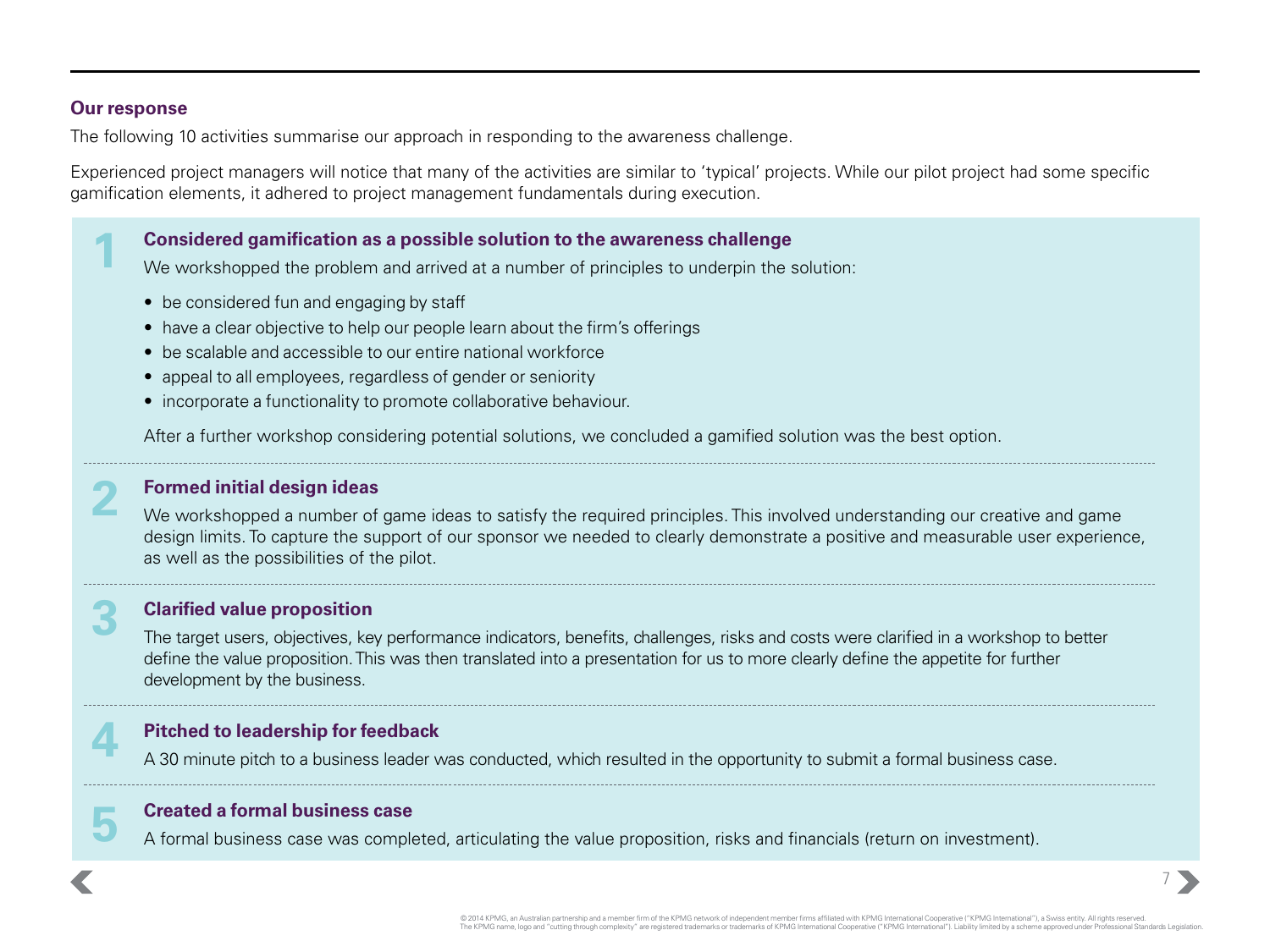#### **Secured sponsor support and pilot funding**

**6**

**7**

**8**

**9**

**10**

The formal business case was provided to the sponsor, who agreed to put the case forward for funding consideration, which was approved.

#### **Underwent a procurement process to find a suitable vendor**

The procurement process considered the type of solution offered by vendors (many are tied to specific technology offerings), as well as our assessment against the defined vendor scoring system, which included the 'fun factor', capability to deliver against requirements, references and other elements.

The process had many steps typical to procurement, including short-listing the initial vendor list, holding initial discussions with these vendors, selecting an appropriately skilled procurement panel, authoring a detailed request for proposal document, assessing proposals against the developed scoring system, short-listing vendors and hearing/assessing the final list of potential vendors.

#### **Selected and resourced a project team to execute the project**

Within the resource constraints imposed by the pilot nature of the project, a small core execution team was assembled.

#### **Commenced detailed design, tool build and implementation**

Further time was spent refining the concept to arrive at a detailed design. Decisions were finalised about the type of game to be built, aided by the defined guiding principles. The vendor then progressed with the tool build and implementation into the enterprise environment.

#### **Completed enterprise project management activities**

We developed a project overview document, a detailed project plan (including activities, dependencies, team responsibilities, stakeholders and milestones), and a stakeholder management plan to execute. Together, these three documents formed our execution plans, which ensured we did not deviate from the project objectives (from a time, cost and quality perspective) and were able to adequately manage stakeholder requirements. The plans covered technical aspects (alpha and beta testing, as well as non-technical aspects (marketing, communications, risk signoffs, privacy, etc.).

As the game was implemented, feedback and tool results were communicated to the project sponsors. At the conclusion of the pilot, a formal, detailed report was shared with the project sponsors. We also asked our people to complete pre-game and post-game surveys to share their views on gamified tools in the workplace. This enabled us to better understand the views of our people and their expectations for the future.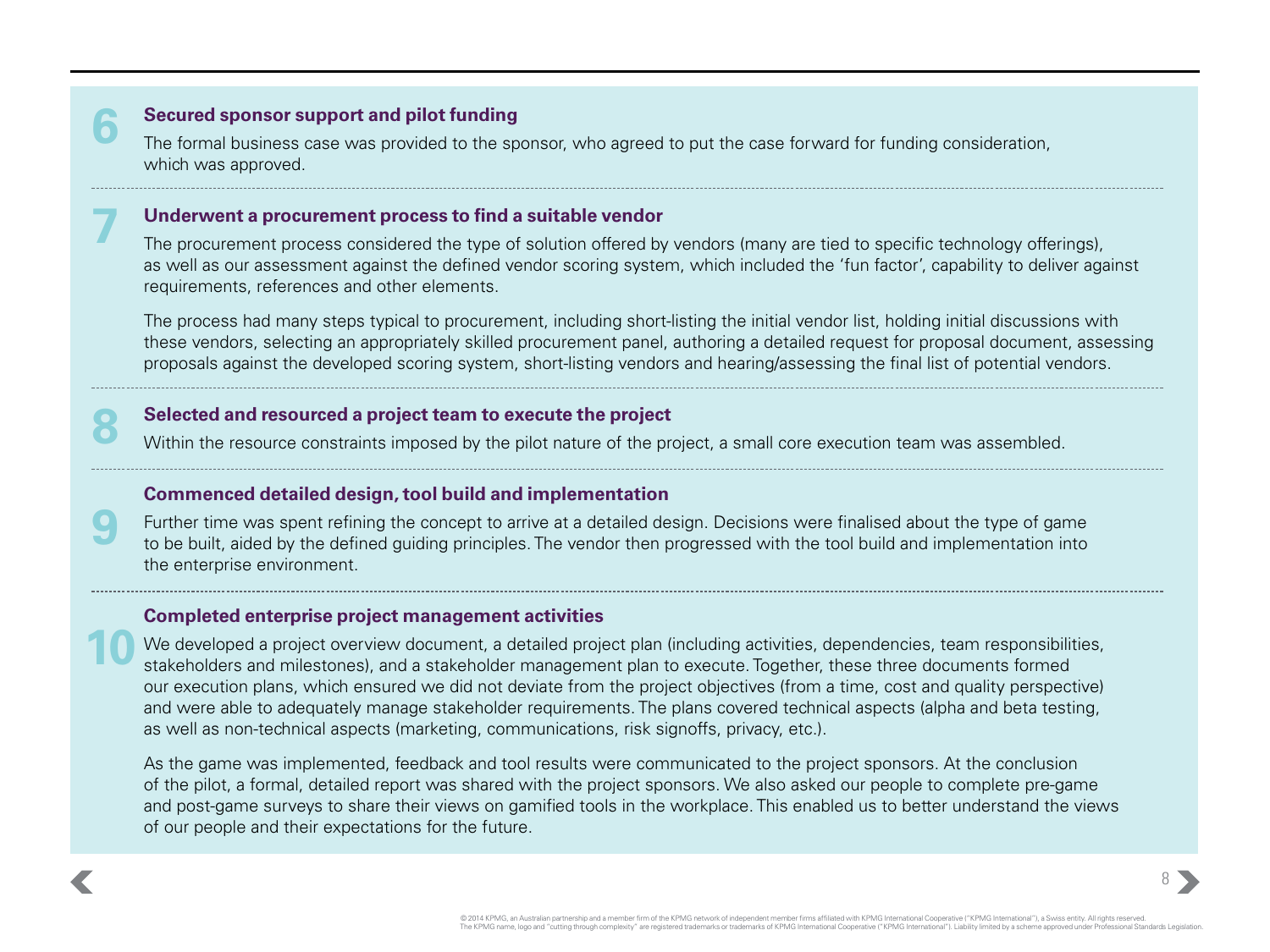Before we launched the game, we were excited about learning the answers to five key questions:

- **1** Will our people have fun playing the game?
- **2** If we create a gamified tool that is fun and engaging, will our people log on and use it to learn about the firm's offerings?
- **3** Will only junior staff log on and play?
- **4** Will there be an improvement in awareness of the firm's capabilities?
- **5** Do our people see gaming as a legitimate tool to help people learn in a work environment?

#### **The game was launched in August 2013.**

#### **The game**

The funding allowed us to build a game mechanic that stayed true to our guiding principles. The tool was cloud based, and staff logged in from their work laptops to play.

In single player mode, players competed in races by answering a series of questions about the firm's capabilities. The game typically asked the user a 'trigger' question (e.g. which team can help you with this problem?). If the answers were rapid and accurate, the user's avatar would complete the race more quickly, earning a position on firm-wide leaderboards and eligibility for small rewards (movie tickets, coffee vouchers, and raffle tickets). The races were quick, with the seven questions per race answered (on average) in less than 2 minutes.

As users correctly answered questions they progressed to higher levels, where the degree of difficulty increased (the questions about the offerings become more granular).

A tournament mode was also designed and built, enabling groups/teams to play against each other across the country.

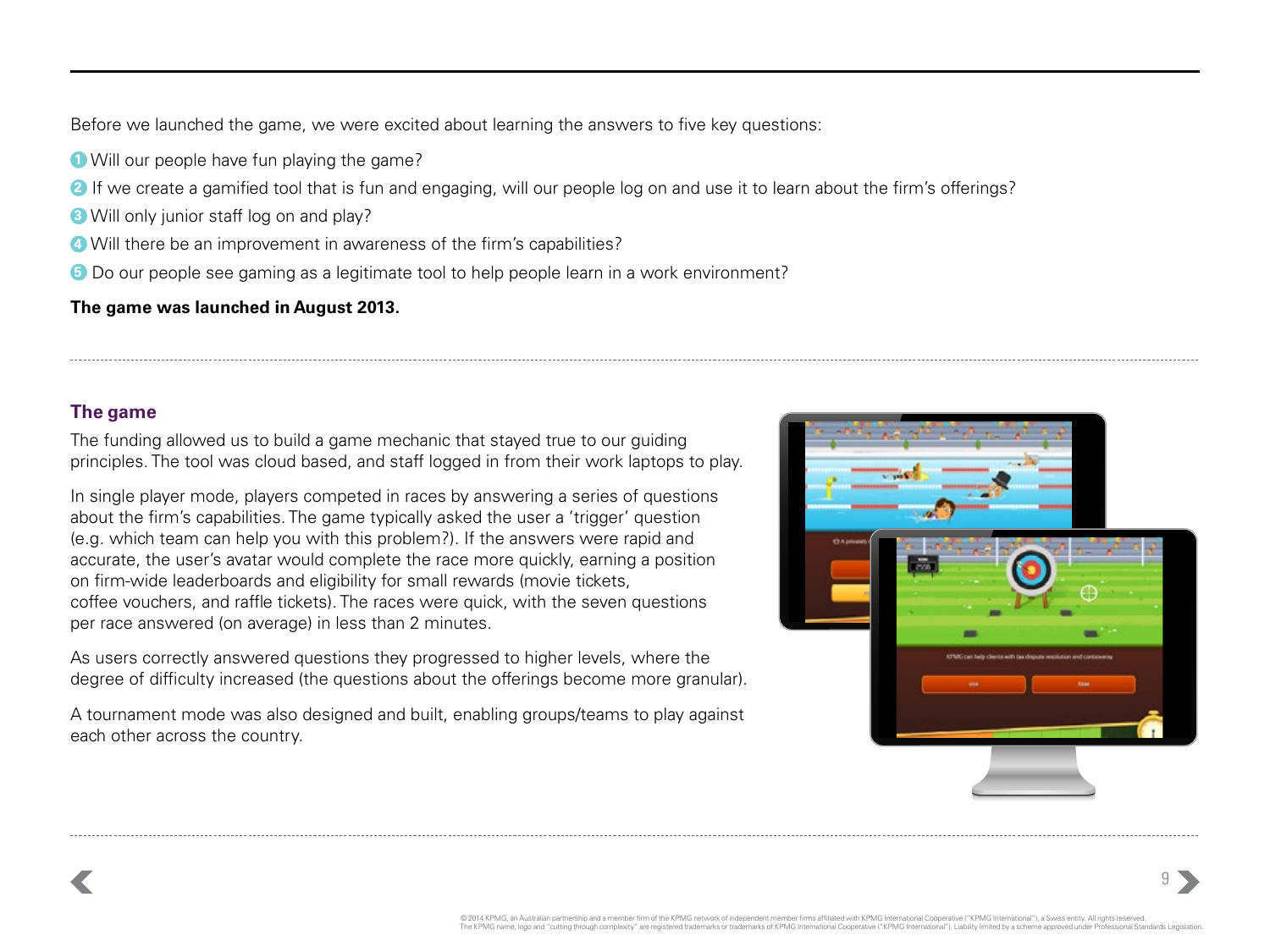## <span id="page-11-0"></span>Key findings

**Three months after launch, we were able to answer our top five pre-launch questions, using a combination of survey responses and data collected from the tool.**

**The answers showed a positive outcome for the pilot.** 

| Will our people have fun playing the game?                                                                                             | <b>YES</b> | Over 80 percent of respondents had fun playing the game.                                                                                                                                                                    |
|----------------------------------------------------------------------------------------------------------------------------------------|------------|-----------------------------------------------------------------------------------------------------------------------------------------------------------------------------------------------------------------------------|
| If we create a gamified tool that is fun and<br>engaging, will our people log on and use<br>it to learn about the firm's capabilities? | YES        | Over 16 percent of KPMG Australia employees logged on to play in the first<br>three months and answered more than 60,000 questions. This was a great result<br>considering marketing was minimal and the game was optional. |
| Will only junior staff log on and play?                                                                                                | <b>NO</b>  | Usage was spread across all roles and divisions, with younger users more likely<br>to log-on while employees at Associate Director and Director levels were most<br>likely to become 'power users'.                         |
| Will there be an improvement in the<br>awareness of the firm's capabilities?                                                           |            | A measurable improvement of 21 percent in the awareness of the firm's service<br>capabilities was recorded (up to 26 percent for more difficult questions).                                                                 |
| Is gaming seen as a legitimate tool to<br>help people learn in a work environment?                                                     | <b>YES</b> | Eighty four percent of respondents stated that they believed 'playing games'<br>for training was appropriate while 59 percent felt that, where possible, training<br>should be turned into games.                           |

The findings of the pilot are categorised into three groups: Participation, Performance and Our People and their Attitudes.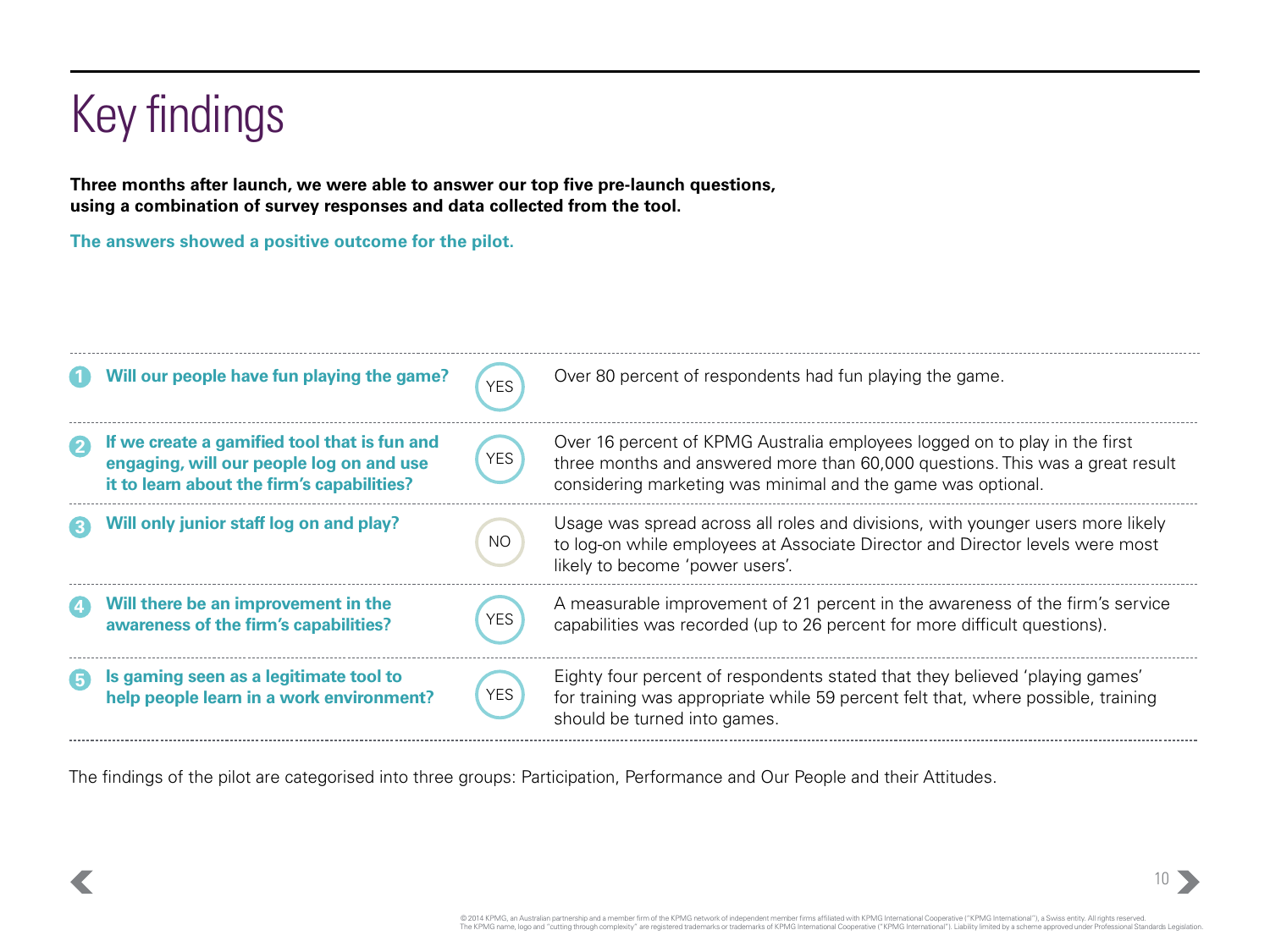# **Participation**

As this was a pilot project, we were faced with a number of unknowns. Perhaps the most significant of these was that we had little certainty of how many employees would actually participate and use the tool. The tool was optional to use, with no pressure or expectation from management to participate. This was especially the case as the launch had no overt promotion. Marketing was limited to an announcement on the firm's intranet and email communications to selected groups of people.

Within 3 months, we were happy to see that more than 900 people (16 percent of the Australian firm) logged in and answered over 60,000 questions about the firm's offerings. Participation was also consistent across divisions.

#### **Gender and staff seniority**

The staff population has a gender split of 52 percent male, 48 percent female. Of those who participated in the pilot, 60 percent were male and 40 percent female. However, while men were more likely to log on, women were 3 percent more likely to become power users<sup>7</sup> once logged on (19 percent for women,16 percent for men).

It became clear that while junior employees were more likely to log on and have the highest number of power users, it was senior employees (particularly at Director and Associate Director levels) who had the highest percentage of power users in their group. The central feedback theme from these senior users was interest in the content, with an awareness that understanding the firm's service offerings would assist with career progression.

#### IMPLICATIONS FOR OTHERS

When making assumptions about the uptake of gamified tools by gender, carefully consider the initial log on and continued use as separate elements.

More mature individuals can be more responsive to gamification experiences than their younger peers.

#### **Contesting uninteresting content**

Staff participated in the optional pilot, despite respondents indicating that the content was not particularly interesting – admittedly, this was a dry topic.

"I think the game format is a great way to cover material that can be a bit dull."

*Associate Director, Melbourne*

In fact, within the initial 3 month period, over 16 percent of employees logged on to answer over 60,000 questions, and as respondents indicated, had fun doing it.

#### IMPLICATIONS FOR OTHERS

Gamification techniques can be used to improve the awareness of a topic that people may otherwise not be particularly excited about.

11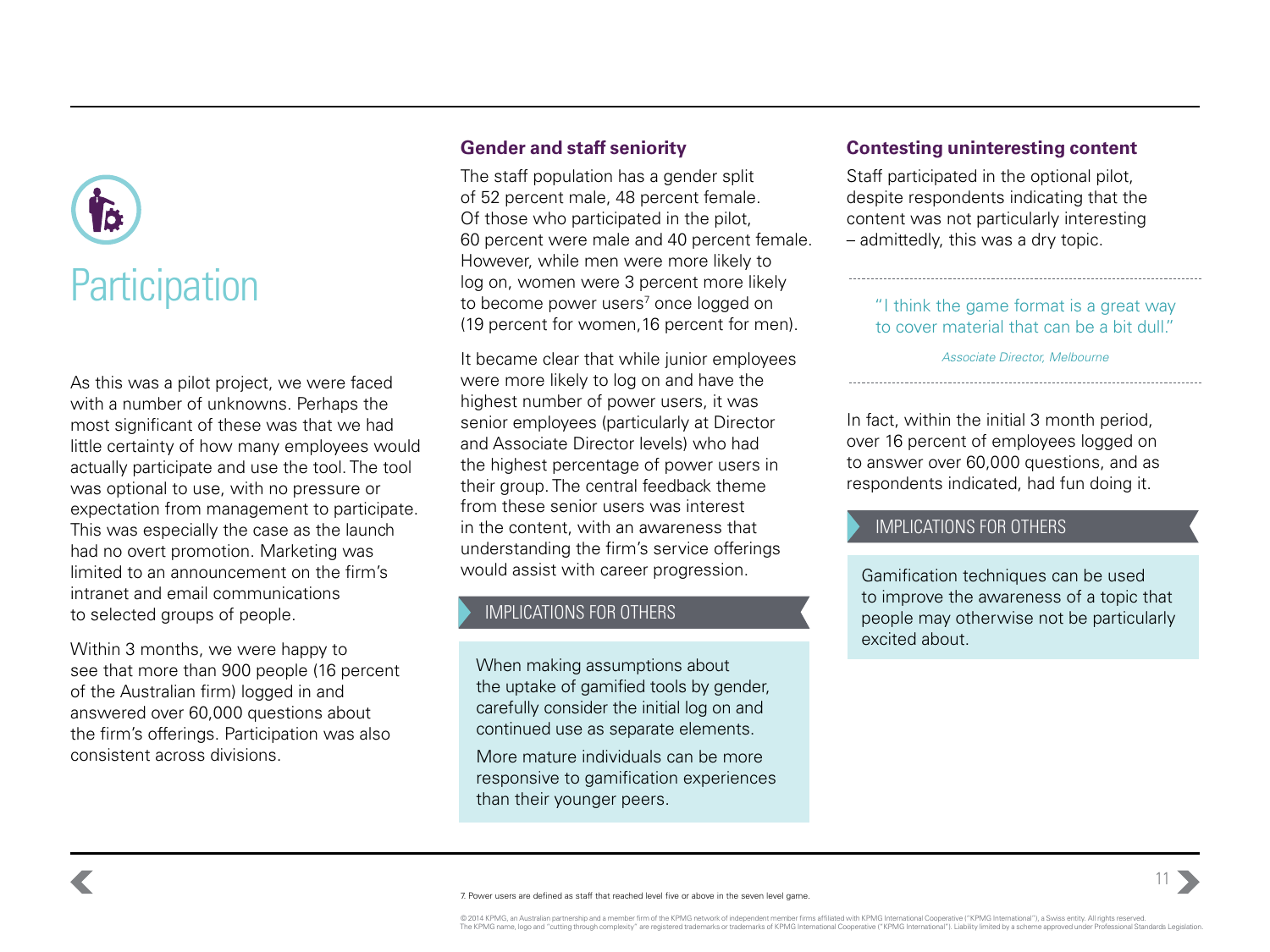#### **The graduates (our youngest millennials)**

It's easy to generalise and assume 'young people are all gamers', so surely they'll be the most enthusiastic about a gamified tool. But we discovered reality isn't always so straightforward.

Our graduates (typically 21–23 years old, the youngest of the millennial generation at the firm) were certainly the most likely group to log on, but, interestingly, they were the second most likely group to 'drop out' quickly and never play again.

For them, adoption of the gamified tool wasn't the issue, it was keeping them engaged.

Why is this the case? The key feedback theme from graduate experimenters<sup>8</sup> was the comparison of this tool to commercially available gaming alternatives. The development budget of some of these games can be in the tens of millions of dollars. In comparison, our a low-budget tool couldn't compete.

To engage this millennial demographic, careful consideration of tool design is required. If the tool is not as engaging as commercially available gaming alternatives, how will an optional, basic work tool compete?

#### **Just because they log on doesn't mean they'll stay.**

#### IMPLICATIONS FOR OTHERS

When considering uptake by the millennial generation, show caution in assuming engagement levels, particularly where there are higher levels of video game use.

#### **Video game usage for graduates, segmented by tool usage**



"An important insight from the project is that millennials are discerning and that the key to sustainable engagement is providing greater levels of challenge and meaning."

*Marigo Raftopoulos, Doctoral Researcher, Enterprise Innovation and Gamification, RMIT University*

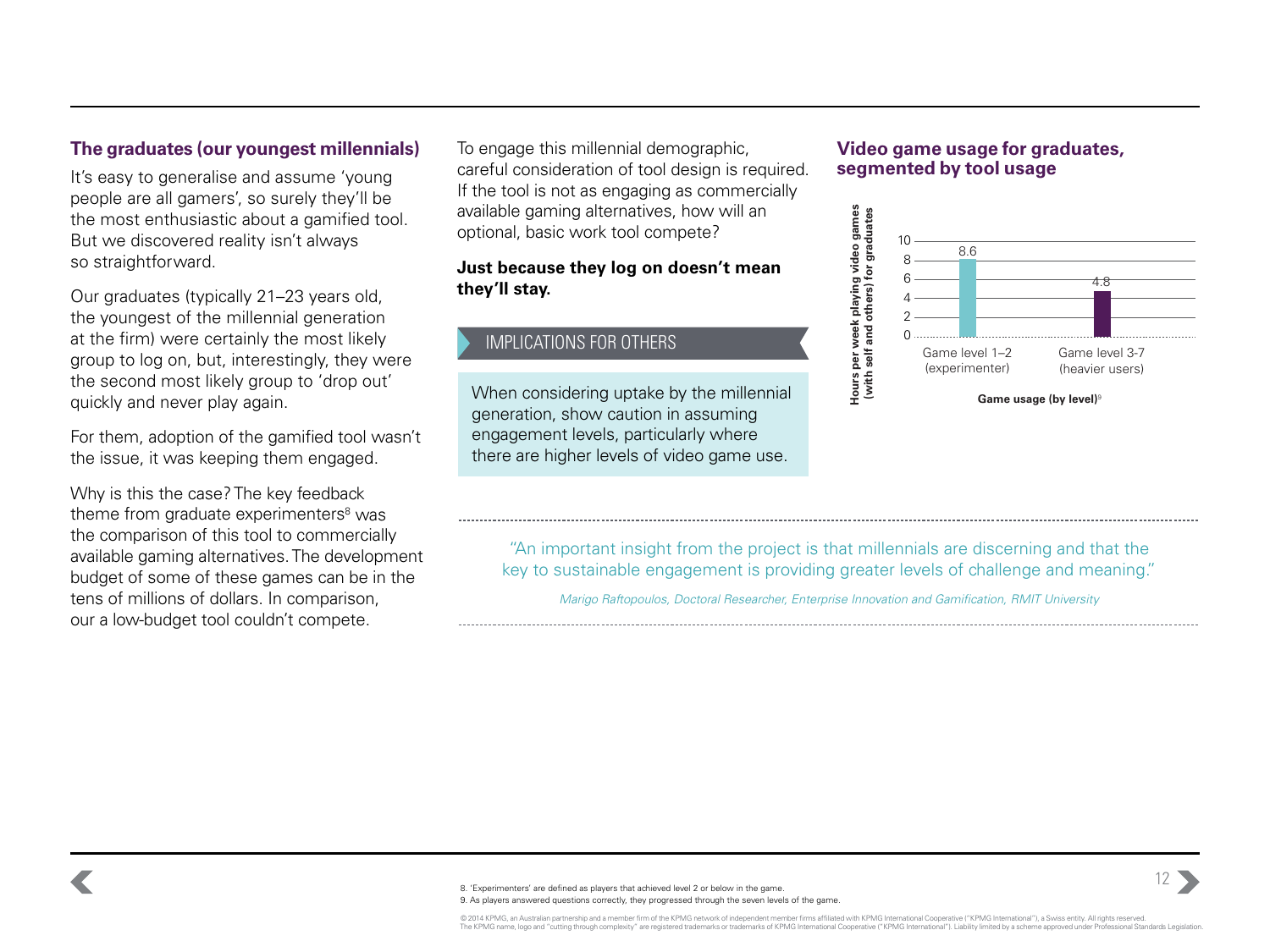# about KPMG through a different medium." Performance *Senior team member, Wollongong*

#### **Getting the baseline**

The ultimate aim of the pilot was to improve awareness of the firm's offerings. Consequently, we had to determine a baseline for how much our people already knew. This baseline had not previously been captured.

Once this was determined, the improved understanding was then calculated from this baseline.

#### **Measurable improvement observed**

Overall, we were happy to see that the more employees played, the greater their improvement in awareness. We observed a 21 percent improvement in awareness of the firm's capabilities. This improvement increased to as high as 26 percent for more difficult questions.

"I enjoyed playing and learnt a lot more

#### **Improvement for all**

We had expected that certain groups (segmented by employee grade, division or gender) would arrive at a different level of awareness than others.

However, those with a lower baseline awareness were able to 'close the gap' against their higher baseline counterparts, regardless of employee grade, division or gender.

#### IMPLICATIONS FOR OTHERS

Gamification techniques may be effective in closing known knowledge gaps within a population.

#### **Assumptions of content mastery**

It's a common assumption that more senior individuals at a service firm will have a greater understanding of services offered than juniors. This naturally implies that those starting out know less about what a firm does and how it gets done.

While in our experience this held true for easy to moderate gaming questions, things changed when our questions became more difficult.

It was at this point we expected to witness the most significant variation between roles; however, staff hierarchy did not prove to be a reliable indicator of baseline awareness of the firm's offerings.

#### IMPLICATIONS FOR OTHERS

Gamified tools enable knowledge baselining and testing of content mastery assumptions.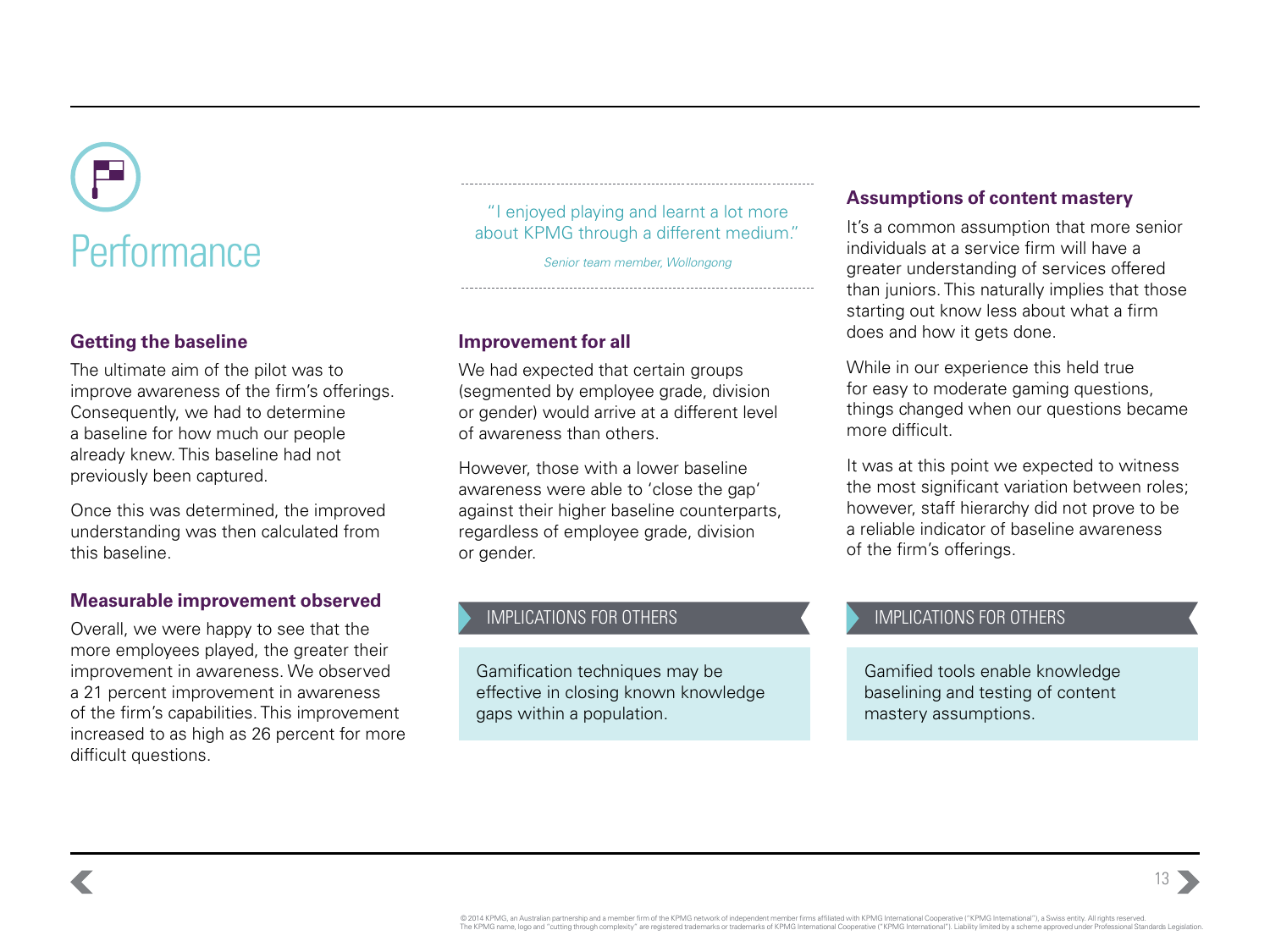## Our people and their attitudes

#### **The comfort factor**

How comfortable would you be playing what looks like a video game in a professional work environment – even if it was for training? Would the possibility of being 'discovered' doing something other than work influence your decision to play? Odds are it would.

Despite very positive views towards gaming legitimacy in the pre-game survey (81 percent of our people wanted training to incorporate gaming if it takes no longer time and 73 percent agreeing that the tool looked professional), only 41 percent of staff reported feeling comfortable using the tool at work for training purposes. Neutral views were shared by 22 percent of pilot participants, with the remaining 37 percent showing at least some level of discomfort.

When we looked at pre-game and post-game levels of comfort, some interesting data points were noted.

In the pre-game survey, the more junior the staff grading, the more comfortable they were playing games at work for training purposes. Overall, staff were comfortable.

#### **Comfort (pre-game and post-game survey) and staff grading**



Pre-game survey – Responses to the 'I feel comfortable about playing games at work for training purposes' statement

Post-game survey – Responses to the 'I was comfortable playing the game at work' statement

In the post-game survey, all staff levels felt less comfortable playing games at work for training purposes than in the pre-game survey, other than the partner grading. Overall, staff dropped to a neutral level of comfort.

Ultimately, this 'lack of comfort' came down to two factors (as provided by respondent feedback):

- **1** Leadership teams didn't explicitly endorse the game as a valid training tool.
- **2** Game design, including the fact that there was no KPMG branding on the game. Users felt that this may give their colleagues and supervisors the impression they were 'playing games' during work hours, rather than participating in legitimate training.

#### IMPLICATIONS FOR OTHERS

For those looking to promote a gamification tool in their own organisation that people are comfortable playing, consideration should be given to formal announcements from leadership, overt organisational branding and game design. This needs to be considered in line with the positioning of the tool, and strike the balance between being 'fun and optional' and 'corporate approved and work like'.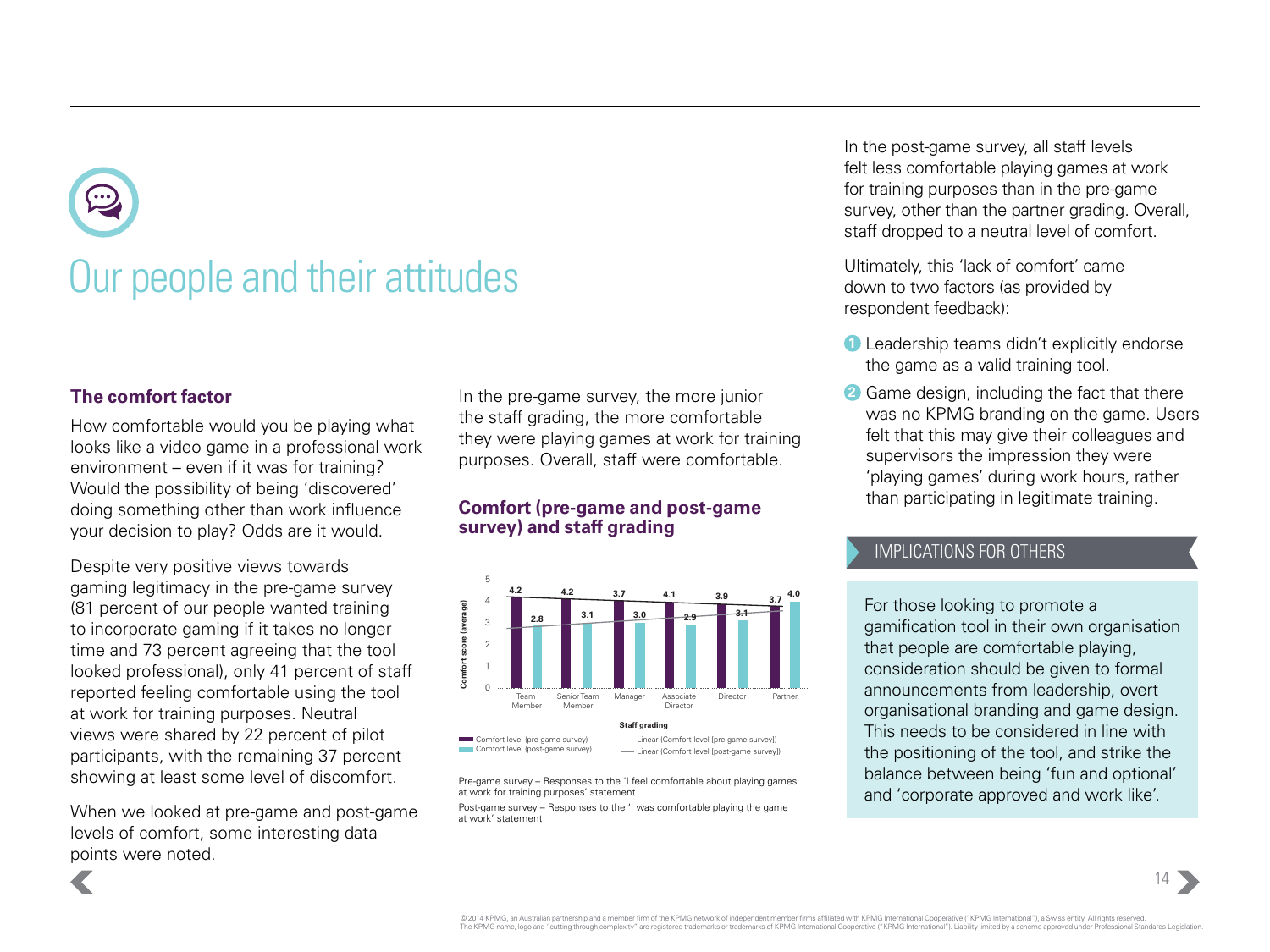#### **Other observations from surveys**

Prior to playing the game, our people were asked to complete a pre-game survey on their views and attitudes towards gaming in the workplace. After playing, a post-game survey followed up with similar questions, as well as specific questions about the game experience. The following key observations were made by survey respondents:

#### PRE-GAME SURVEY **POST-GAME SURVEY**



© 2014 KPMG, an Australian partnership and a member firm of the KPMG network of independent member firms affiliated with KPMG International Cooperative ("KPMG International"), a Swiss entity. All rights reserved. The KPMG name, logo and "cutting through complexity" are registered trademarks or trademarks of KPMG International Cooperative ("KPMG International"). Liability limited by a scheme approved under Professional Standards Leg processing the state of the state of the state of the state of the state of the state of the state of the stat<br>the state of the state of the state of the state of the state of the state of the state of the state of the st<br>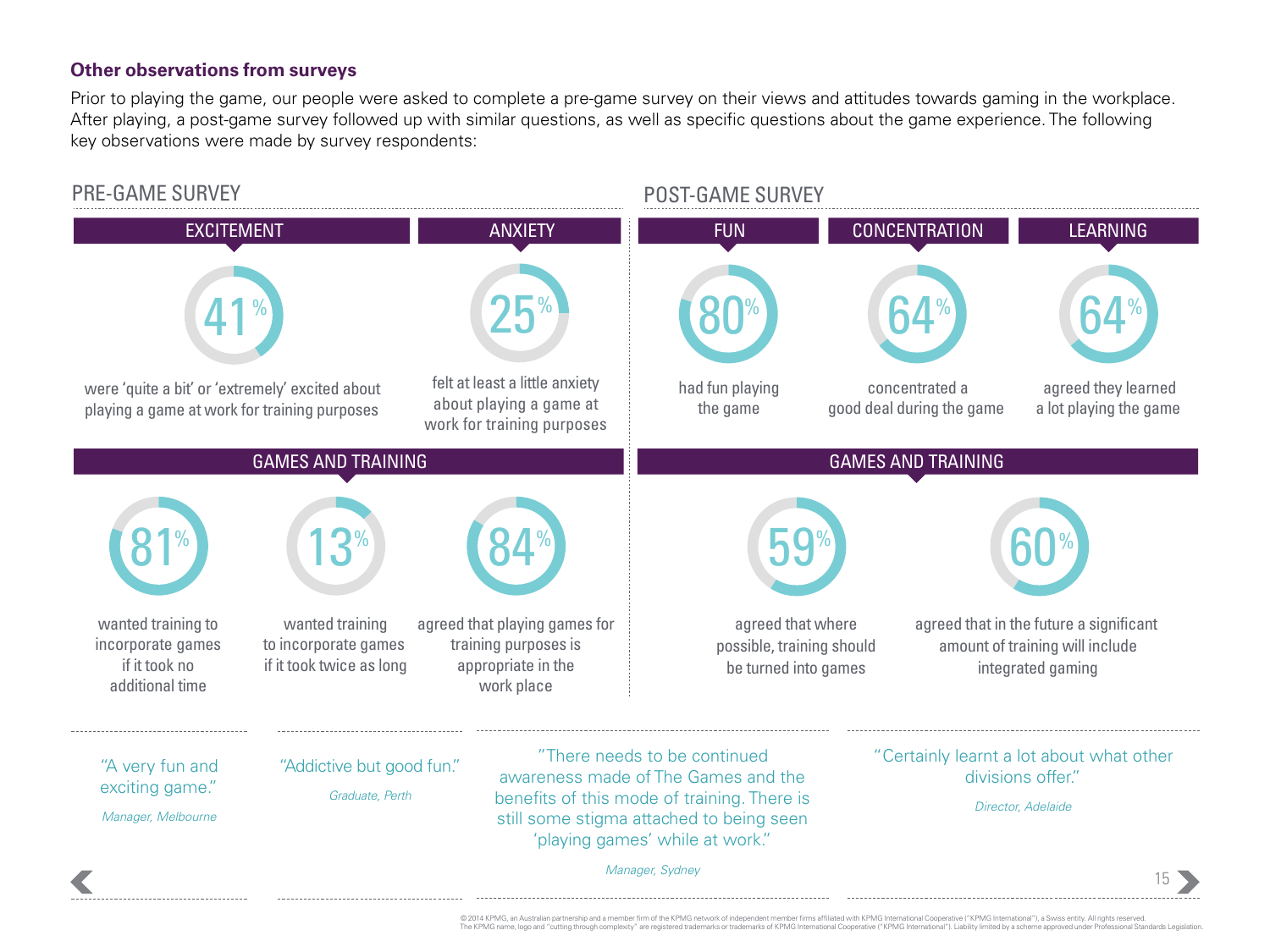The pre-game and post-game responses showed an overall positive view of the gaming experience, as well as the appropriateness of games in the work place.

Some negative feedback about the experience was received, as expected. This centred around the appropriateness of the game mechanic, the content being too simplistic for senior staff and general acceptance of gaming in the workplace. For each of these themes, we received overall positive feedback, but the negative feedback is worth noting.

"Please don't turn our training into games."

*Anonymous*

There was one very negative view towards the integration of gaming in the workplace that was shared during the pre-game survey. Only 13 percent of respondents want training to incorporate games if training times were to double as a result. Following up with a sample of these respondents, the feedback centred on the theme of being 'time poor'.

"I just don't have time."

*Manager, Brisbane*

"Training should incorporate gaming if it is appropriate for the learning/ education required."

*Senior team member, Melbourne*

#### IMPLICATIONS FOR OTHERS

When designing your gamified experience, consider whether the intended users value time over an improved experience.

#### **The importance of fun**

In many projects like KPMG's 'The Games', a commonly held bias is that gamification techniques will appeal most to millennial/Gen Y audiences, while older players are more likely to be skeptical or even hostile. What this program's results reveal – without question – is that 'fun' is a universal value; the magic is in matching the kind of fun to the right audience. By making KPMG's core business its focus, and then creating simple challenge/achievement loops within it, 'The Games' created an experience that older and more senior staff members really valued. To some extent this may have been at the expense of a more youthful experience (e.g. a quest or alternate reality game design), however the overall engagement lift of the program suggests that enough younger folks found it amusing.

On further reflection, 'The Games' makes the case clearly: you can engage older, more senior staff with the power of gamification – as long as you know what they find fun. *Gabe Zichermann, CEO Dopamine and author of "The Gamification Revolution"*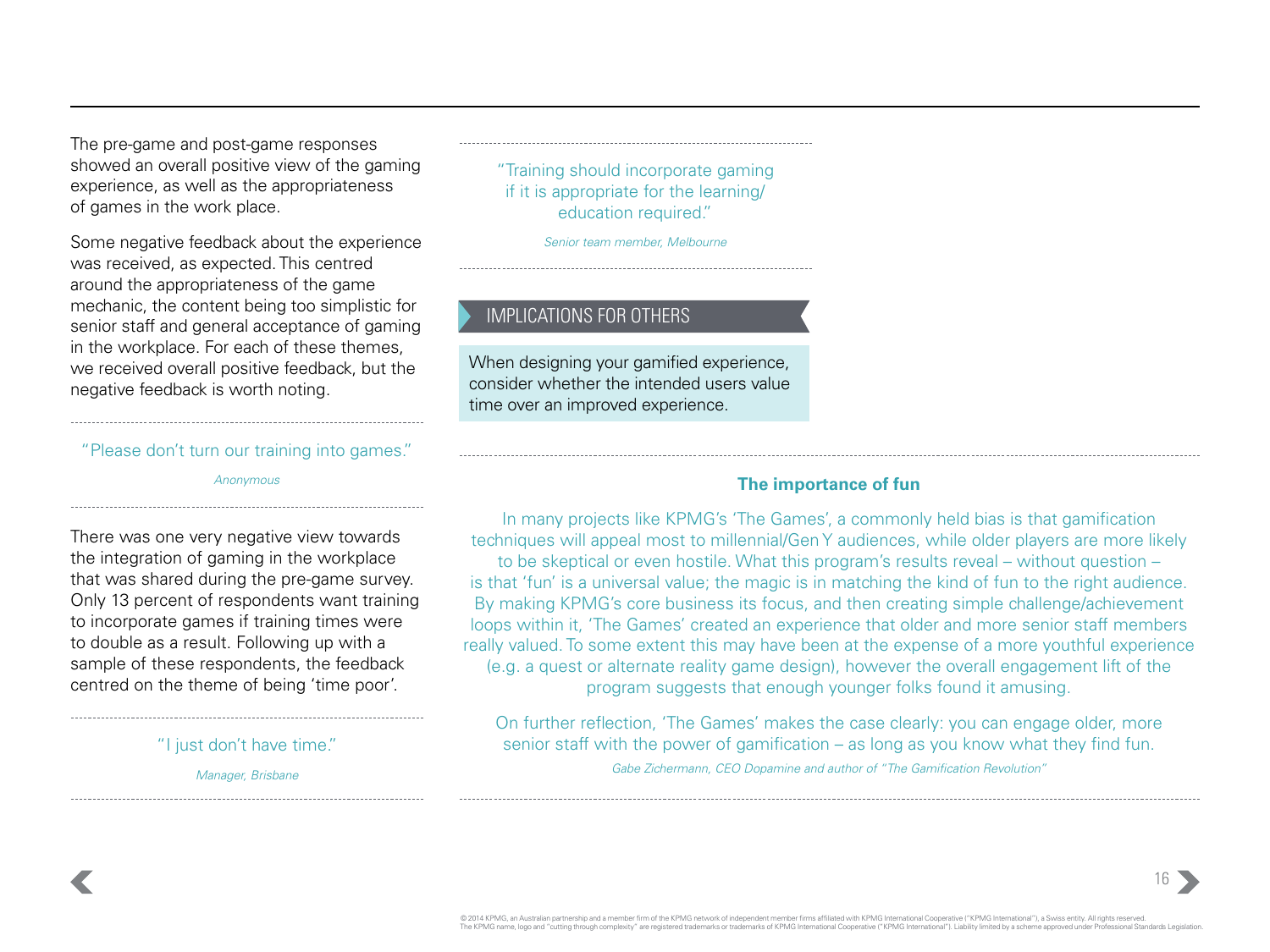#### **The impact of financial rewards on behaviour**

The game included a tournament mechanic that allowed employees to form teams of four to six people to collaborate together and compete against other teams, with the tournaments typically involving 20 or 30 people.

The tournaments were initially fun, social gatherings where the focus of attention was split between participating in the tournament and enjoying the company of peers. This was observed across tournaments for specific staff gradings (e.g. senior advisors) as well as for functional teams (e.g. corporate tax), and confirmed by informal participant feedback.

After introducing a significant 'winner takes all' prize to a national tournament, we noted a clear change in the behaviours of tournament participants. While control groups were not used (this was not an academic study), there was a significant enough change to warrant noting and sharing. The events turned from social, party-like environments to silent, exam-like sessions.

**This was not necessarily a negative outcome, just a different one.**

|                                                     | <b>Tournament without</b><br>financial rewards                    | <b>Tournament with financial</b><br>rewards       |
|-----------------------------------------------------|-------------------------------------------------------------------|---------------------------------------------------|
| <b>What we heard</b>                                | Noisy conversations<br>Laughter<br>Heckling                       | Silence<br>Brief, question-related<br>whispers    |
| What we saw                                         | <b>Smiles</b><br>Energy and movement<br>throughout the tournament | Faces of concentration<br>Stillness during rounds |
| <b>Response to occasional</b><br><b>IT glitches</b> | Ambivalence                                                       | Frustration<br>Annoyance                          |
| <b>Focus of participants</b>                        | Using the tool and on other<br>participants                       | Using the tool                                    |
| <b>Collaboration</b>                                | Playful                                                           | Purposeful                                        |
| <b>Mood</b>                                         | Casual                                                            | Serious                                           |

#### **The impact of financial rewards on behaviour of national tournament participants**

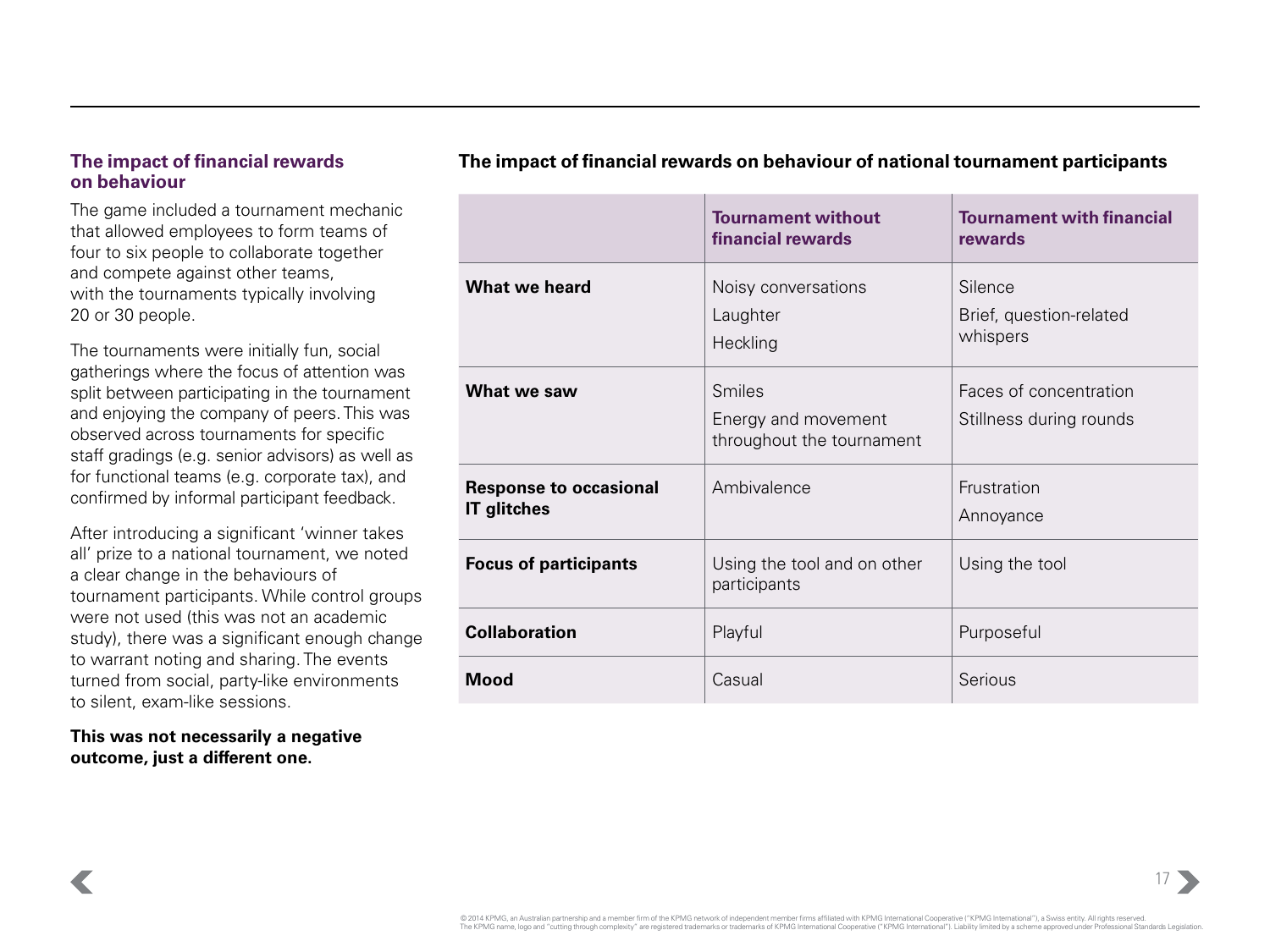**While all tournament participants improved their awareness of the firm's offerings, the introduction of rewards influenced their behaviour.**

Within gamified environments, rewards are commonly used to motivate and/or prompt users to influence their behaviour. We observed that by changing the nature of the reward, behaviours can be influenced quickly.

#### IMPLICATIONS FOR OTHERS

When considering how to motivate users for your gamified system, consider whether financial rewards are appropriate, the size of these rewards and the user behaviours that you are seeking to influence. More specific items for consideration include:

- Does fun matter to your project if people are engaged and using your tool?
- Consider how the value of financial incentives will influence interactions

between your employees, from being playful to purposeful, and whether this is a positive or negative experience for your users.

- Have you considered designing different experiences to attract staff using different motivators (social vs. financial)?
- You may not be able to have everything you want due to budget constraints – prioritise and move forward.

#### **Gamers10 vs. non-gamers**

It seems logical that gamers would be more likely to use an online, gamified tool. Conversely, this could lead you to also assume that 'non-gamers' are less likely to play. Why would gamification 'techniques' influence people who simply don't play games?

#### **Such assumptions proved unfounded.**

In our example, not only did a person's gaming status have a negligible impact on their participation, it also didn't influence the level of improvement in their awareness, or level of enjoyment of the game.

A word of caution – we found that hard core gamers (those individuals that play more than 10 hours of video games per week) showed very low levels of participation, making an assessment of their performance difficult.

Similar to millennial generation users, who had higher levels of video game use, hard core gamers commented on the comparison of the tool to commercially available gaming alternatives.

#### IMPLICATIONS FOR OTHERS

Concerns about gaming knowledge or ability as an obstacle to participation, performance and enjoyment may be unfounded.

If your population has a number of hard core gamers, expect a more significant engagement challenge.



10. The pre game survey asked our people to share the number of hours per week of video gaming with self and others. If a person provided a nil response, they are classified as a gamer. If a value was returned greater than nil, the individual is classified as a gamer.

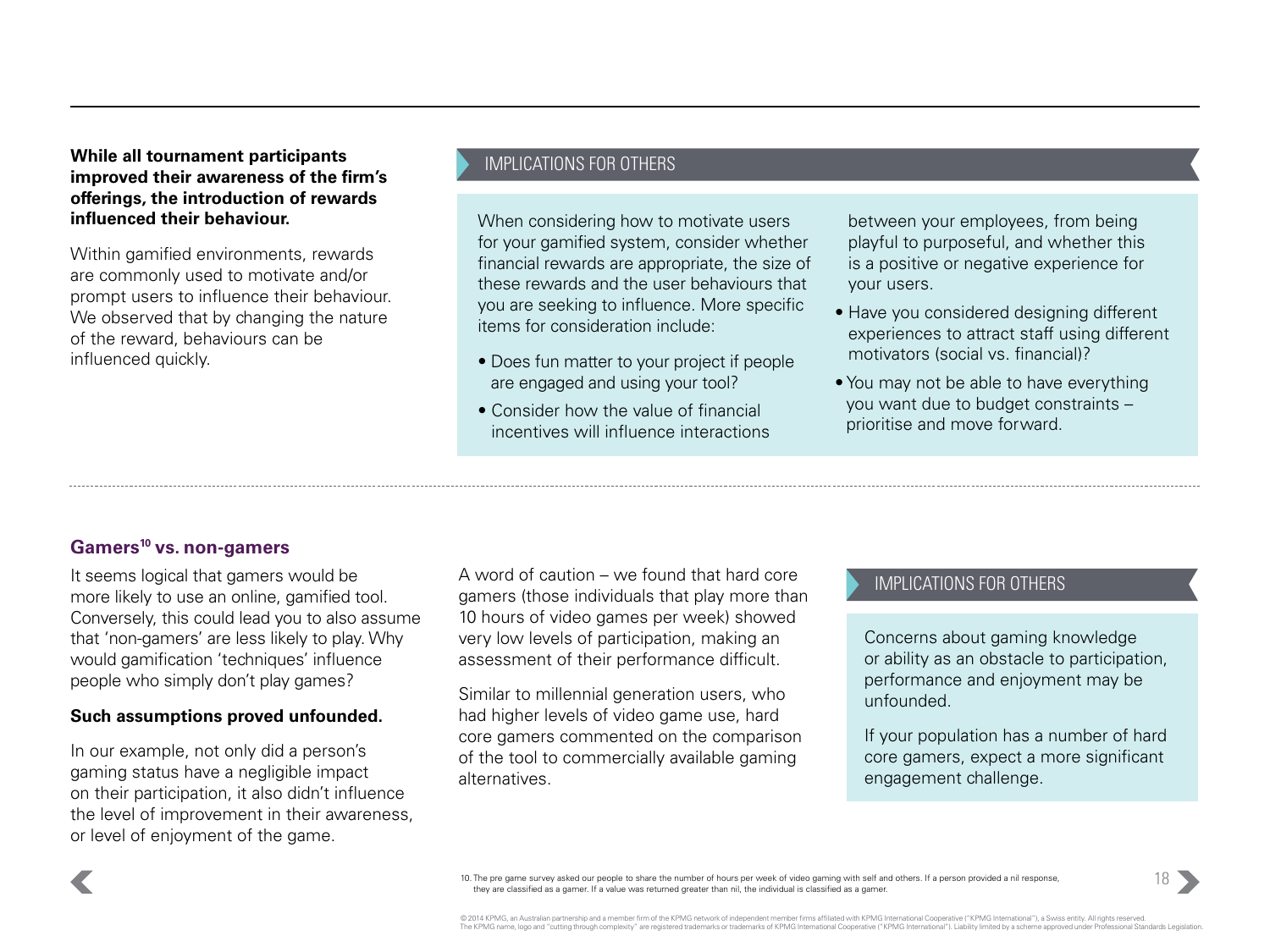## <span id="page-20-0"></span>Project management observations

**The project management observations may have relevance for others managing gamification projects.** 



#### **Convince your potential sponsor with strong fundamentals**

This part is not a game. You need resources, and your business case needs to be centred on strong business fundamentals (strategic alignment, KPIs, ROI, risks, etc.). Practice pitch to the 'grizzliest bear' in the office – the older, more powerful and direct the better. Convincing your potential sponsor is your responsibility – your project will compete with others for limited resources.



#### **Ensure you get a strong sponsor and business buy-in**

The project sponsor must be respected by the business, be senior and a 'believer'. Preferably they should be someone that sits across many functions. Keep in mind that business buy-in is not a one-off process, it is an activity that is required across the life of the project, and requires real effort.

#### **Complete a thorough procurement process**

Choosing the right organisation(s) to help is critical. An understanding of the different types of services offered by different vendors will help filter your vendor scan. Apart from technical capability, the importance of flexibility and cultural fit of the vendor should not be underestimated. From an internal perspective, ensure that the request for proposal you issue is clear, that you have an agreed scoring mechanism for both the written proposal and verbal presentations, and that your procurement panel is adequately skilled.



#### **Identify and consider cross-business stakeholders**

To give your project the best chance of success, you need to identify the people to engage across your business. Beyond the obvious functions like IT and Learning and Development, you may need to consider other functions, including brand (will the tool have branded images or logos?), privacy (what details of game performance are being captured?), communications (how will the release be communicated to staff?) and others. The project team will not only need to identify the required stakeholders but also realise that the project requirements will be in addition to an individual's normal workload. Good relationships with cross-business stakeholders will help when unexpected requirements arise.

 $19 \rightarrow$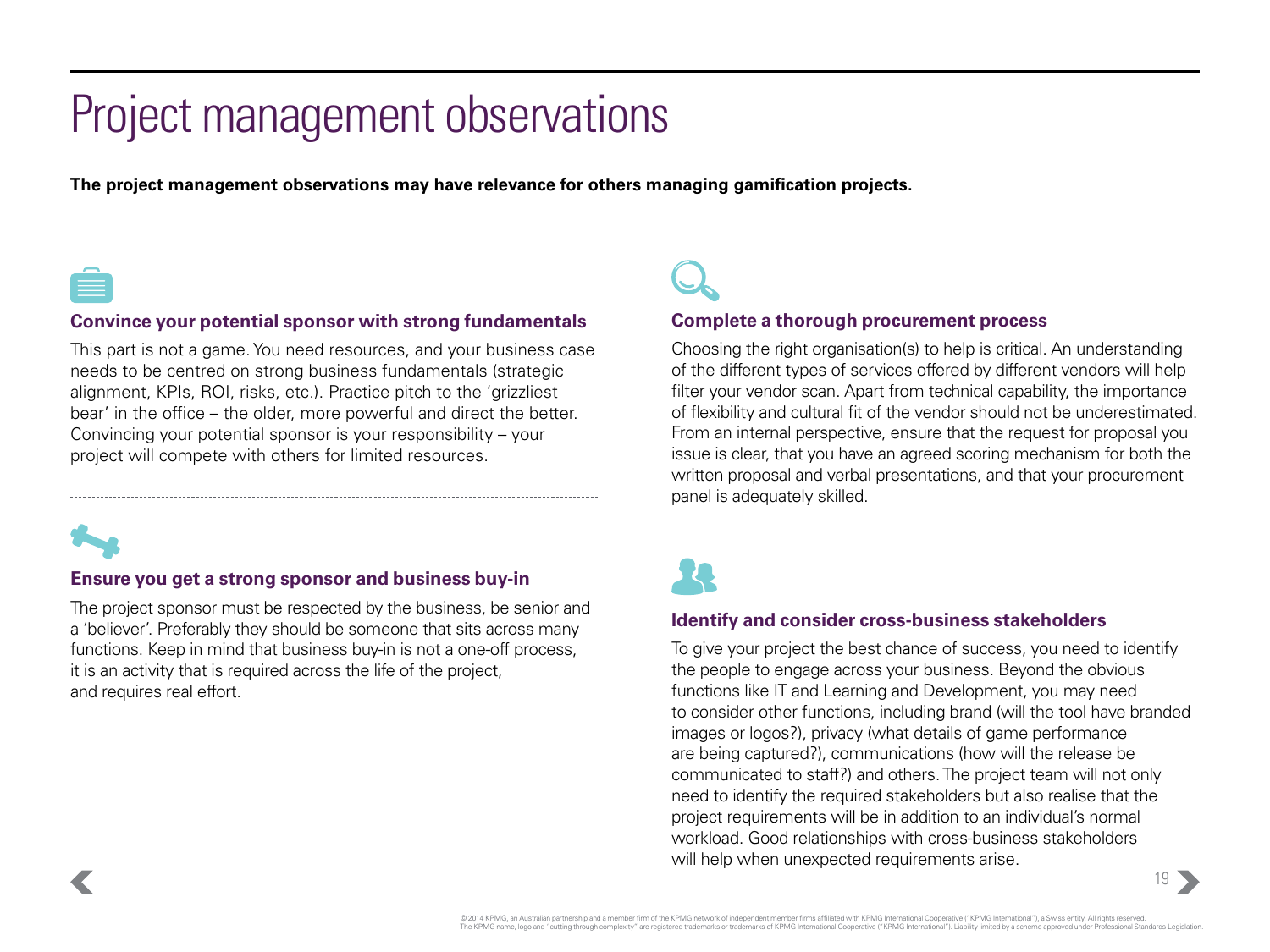

#### **Stick to the plan**

'You should include this in your game'… 'The game would help me greatly if you increased the capability this way… 'Why won't you help me?'

Gamification projects can get people excited and this can result in pressure to expand the scope of the project. The project manager needs to be strong in delivering what has been promised in the business case, rather than what interested observers would like.

#### **Develop a thick skin**

Negativity towards a gamification project is always a strong possibility. Often this revolves around the belief that it is 'just a game' and that it will 'distract from real work'. For many, the word 'game' is an immediate issue. The project team must not only believe in the project but be supported at the highest levels.

#### **Frame the project appropriately**

When speaking with senior business stakeholders, we found that using the term 'tool' and discussing the progress against business outcomes (e.g. number of questions answered, percentage of improvement in awareness) was effective for framing the project. If conversations started by talking about the 'game', graphics or mechanics (unlocks, leaderboard), we were less able to have a serious discussion.

#### **Look forward to the results**

The results or insights you gather from the project may provide transparency on unknown issues or further information about known issues. These findings, while often unexpected, may provide help to others in your organisation looking to solve challenges. Where findings are not of a positive nature about a function or people, careful consideration is required of how, and to whom, you communicate these results.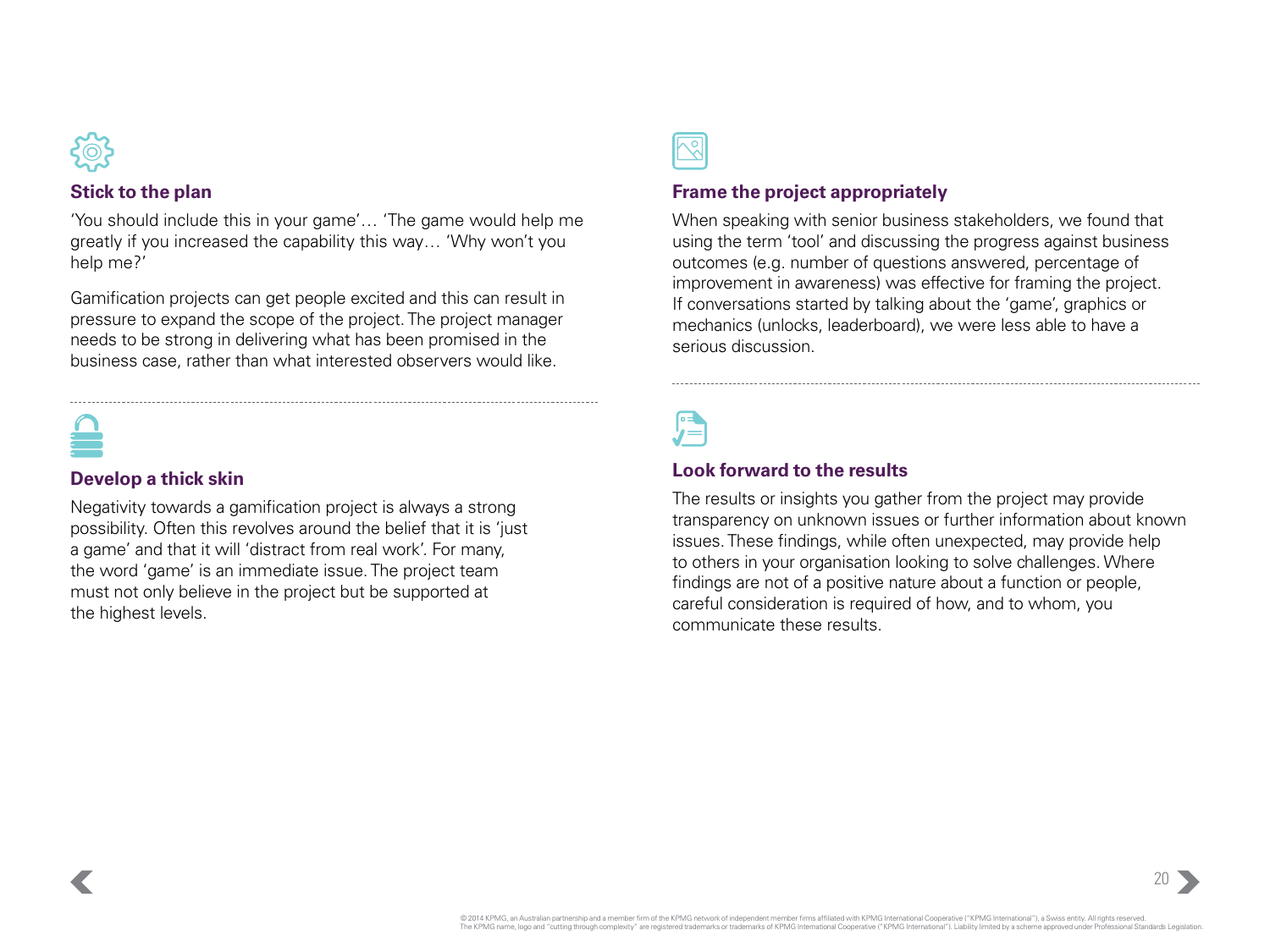## <span id="page-22-0"></span>In conclusion

We set out to build a tool that was fun and engaging to use and would help our people learn about the firm's service capabilities. We were able to achieve these objectives in our pilot project, with 80 percent of participants having fun playing, answering over 60,000 questions in a three-month period and observing a 21 percent improvement in awareness of the firm's capabilities.

Our gamification pilot took a 'dry' subject and delivered it in an engaging way, something that current text-based documentation and static intranetbased information could not accomplish.

In an environment where the majority of professional staff use smart phones and tablets on a daily basis, there is a greater expectation of more stimulating delivery and experiences. As this engagement expectation increases, the approach and tools that organisations use to engage people must also evolve.

We believe that applied appropriately, gamification has a role to play in helping to engage people, encourage behaviours and achieve specific objectives.